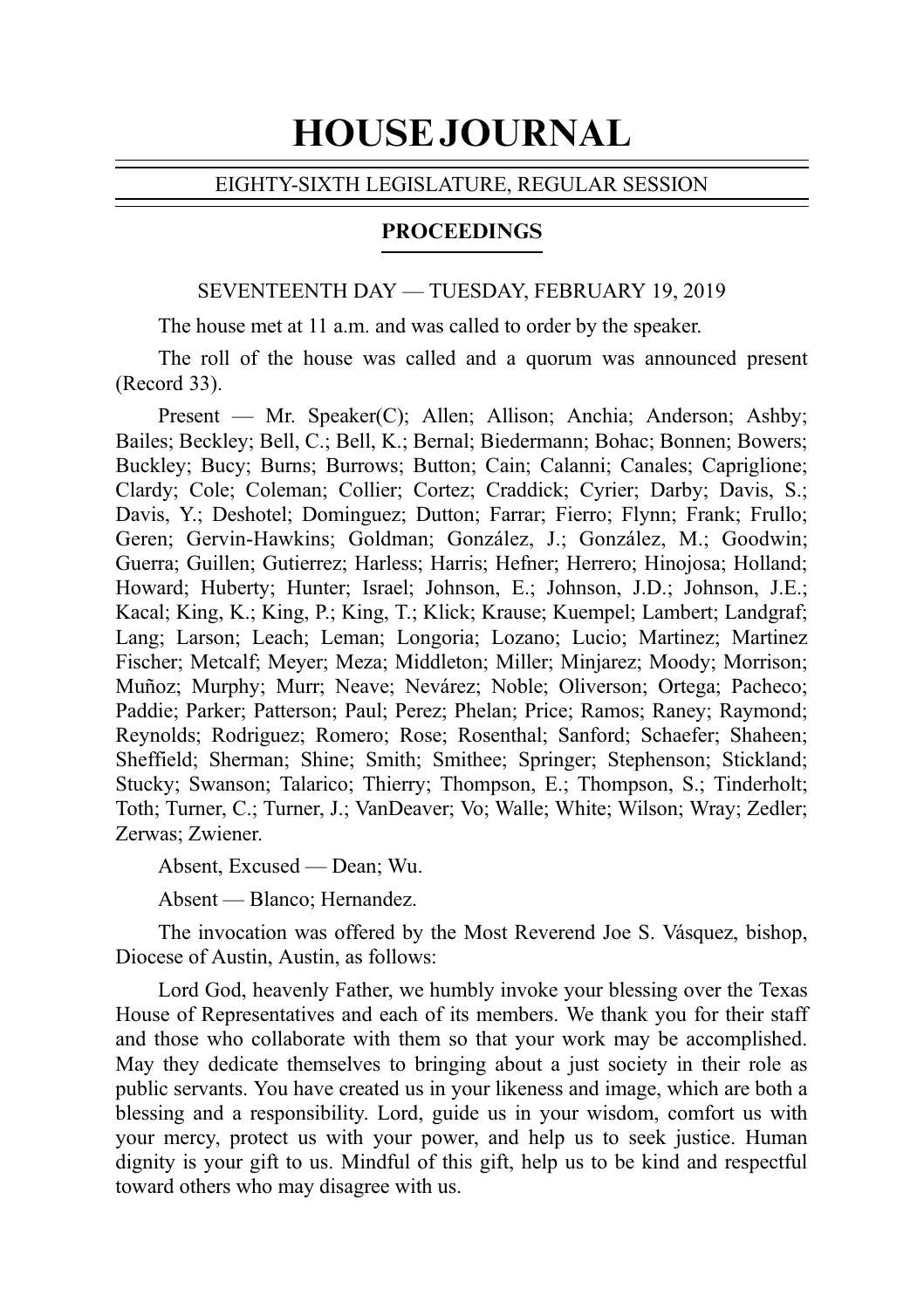Father, we ask you to guide these legislators as they deliberate serious and important issues. Help them to conquer anger with gentleness and greed with generosity. May they seek the common good for all Texans, especially for the weak, the vulnerable, and the poor. As we seek to be faithful citizens, form our consciences so that we may exercise and enact laws in harmony with your will. Let our conscience be clear, our conduct without fault, our speech blameless, and our lives well-ordered. God bless all of you. God bless Texas. Amen.

The chair recognized Representative Fierro who led the house in the pledges of allegiance to the United States and Texas flags.

## **LEAVES OF ABSENCE GRANTED**

The following members were granted leaves of absence for today because of important business in the district:

Dean on motion of Holland.

Wu on motion of C. Turner.

## **BILLS AND RESOLUTIONS SIGNED BY THE SPEAKER**

Notice was given at this time that the speaker had signed bills and resolutions in the presence of the house (see the addendum to the daily journal, Signed by the Speaker, House List No. 6 and Senate List No. 4).

## **CAPITOL PHYSICIAN**

The chair recognized Representative Israel who presented Dr. Rita Schindeler-Trachta of Austin as the "Doctor for the Day."

The house welcomed Dr. Schindeler-Trachta and thanked her for her participation in the Physician of the Day Program sponsored by the Texas Academy of Family Physicians.

(Speaker pro tempore in the chair)

#### **REGULAR ORDER OF BUSINESS SUSPENDED**

On motion of Representative Israel and by unanimous consent, the reading and referral of bills was postponed until just prior to adjournment.

## **HR 364 - ADOPTED (by D. Bonnen)**

Speaker Bonnen moved to suspend all necessary rules to take up and consider at this time **HR 364**.

The motion prevailed.

The following resolution was laid before the house:

**HR 364**, Recognizing February 19, 2019, as Matagorda County Day at the State Capitol.

**HR 364** was adopted.

On motion of Representative Price, the names of all the members of the house were added to **HR 364** as signers thereof.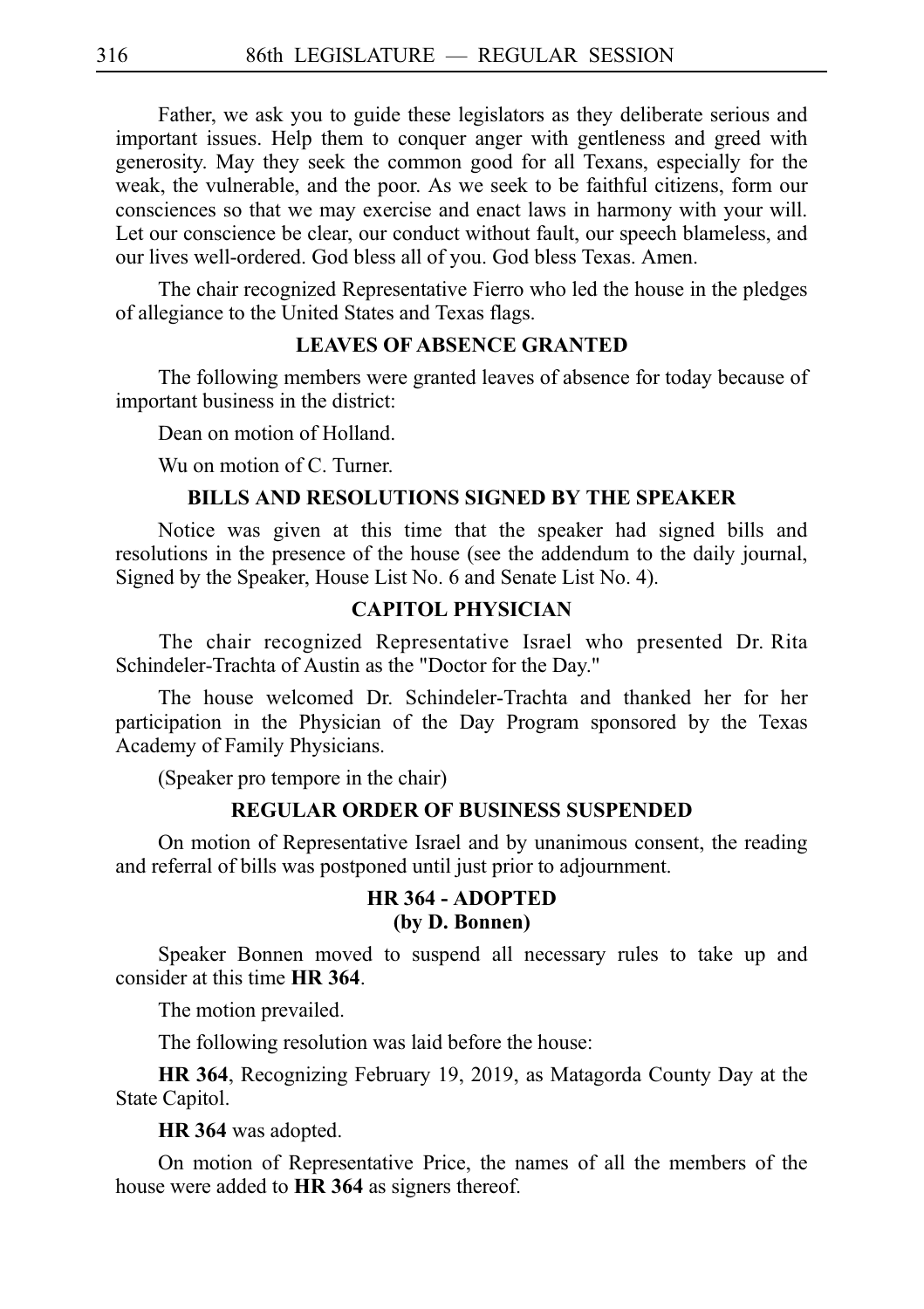#### **INTRODUCTION OF GUESTS**

The chair recognized Speaker Bonnen who introduced a delegation from Matagorda County.

## **HR 380 - ADOPTED (by D. Bonnen)**

Speaker Bonnen moved to suspend all necessary rules to take up and consider at this time **HR** 380.

The motion prevailed.

The following resolution was laid before the house:

**HR 380**, Congratulating ranchers Scott and Pam Evans of Bay City on their Guinness World Record longhorn steer, Sato.

**HR 380** was adopted.

On motion of Representative Springer, the names of all the members of the house were added to **HR** 380 as signers thereof.

(Blanco now present)

(Speaker in the chair)

#### **HR 413 - ADOPTED (by Geren)**

Representative Geren moved to suspend all necessary rules to take up and consider at this time **HR 413**.

The motion prevailed.

The following resolution was laid before the house:

**HR 413**, Granting permission for the body of former Speaker James A. Turman to lie in honor in the Hall of the House of Representatives on February 22, 2019.

**HR 413** was adopted by (Record 34): 141 Yeas, 0 Nays, 1 Present, not voting.

Yeas — Allen; Allison; Anchia; Anderson; Ashby; Bailes; Beckley; Bell, C.; Bell, K.; Bernal; Biedermann; Bohac; Bonnen; Bowers; Buckley; Bucy; Burns; Burrows; Button; Cain; Calanni; Canales; Capriglione; Clardy; Cole; Coleman; Collier; Cortez; Craddick; Cyrier; Darby; Davis, S.; Davis, Y.; Deshotel; Dominguez; Dutton; Farrar; Fierro; Flynn; Frank; Frullo; Geren; Gervin-Hawkins; Goldman; González, J.; González, M.; Goodwin; Guerra; Guillen; Gutierrez; Harless; Harris; Hefner; Herrero; Hinojosa; Holland; Howard; Huberty; Hunter; Israel; Johnson, E.; Johnson, J.D.; Johnson, J.E.; Kacal; King, K.; King, P.; King, T.; Klick; Krause; Kuempel; Lambert; Landgraf; Lang; Larson; Leach; Leman; Longoria; Lozano; Lucio; Martinez; Martinez Fischer; Metcalf; Meyer; Meza; Middleton; Miller; Minjarez; Moody; Morrison; Muñoz; Murphy; Murr; Neave; Nevárez; Noble; Oliverson; Ortega; Pacheco; Paddie; Parker; Paul; Perez; Phelan; Price; Ramos; Raney; Raymond; Reynolds;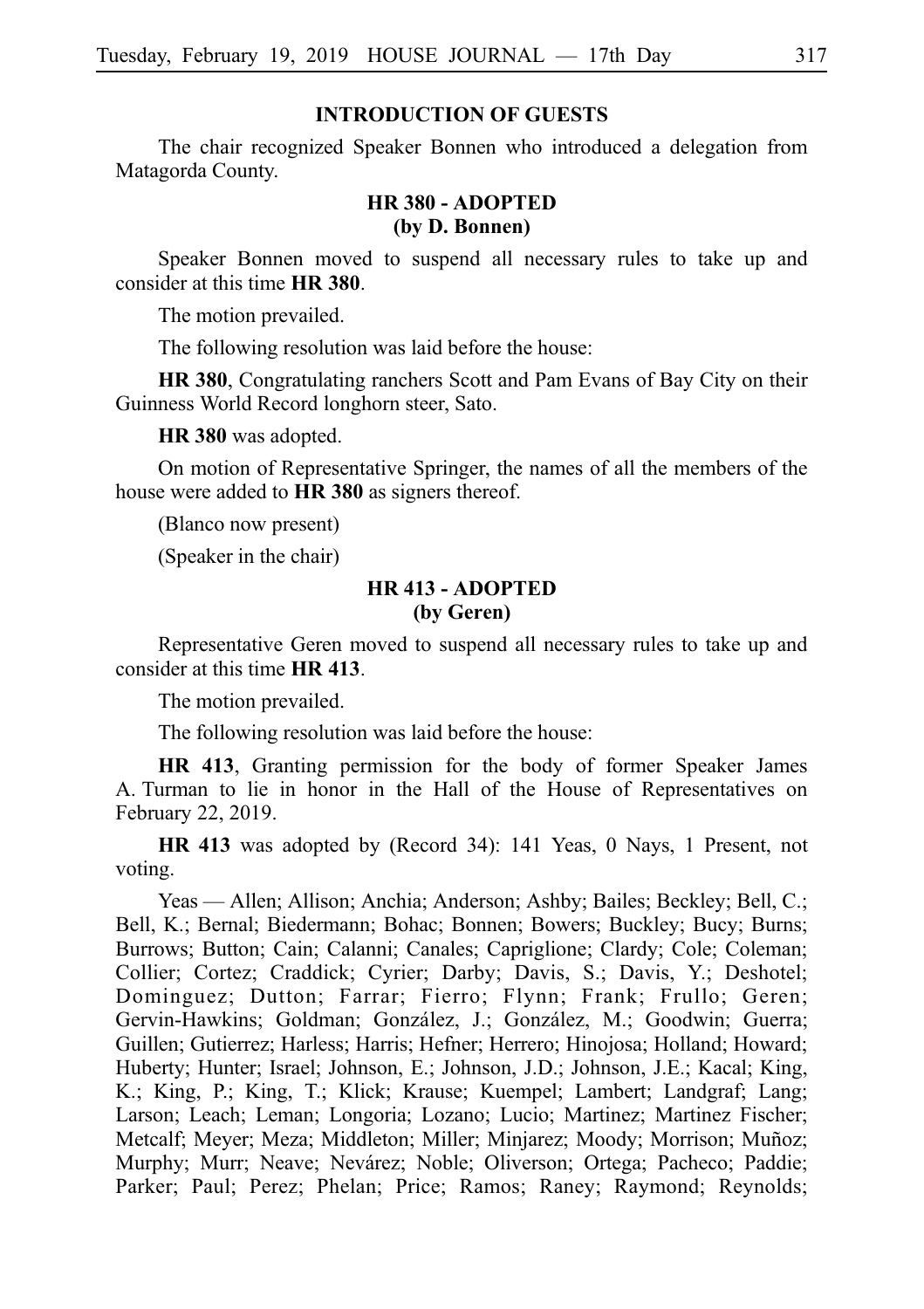Rodriguez; Romero; Rose; Rosenthal; Sanford; Schaefer; Shaheen; Sheffield; Sherman; Shine; Smith; Smithee; Springer; Stephenson; Stickland; Stucky; Swanson; Talarico; Thierry; Thompson, E.; Thompson, S.; Tinderholt; Toth; Turner, J.; VanDeaver; Vo; Walle; White; Wilson; Wray; Zedler; Zerwas; Zwiener.

Present, not voting — Mr. Speaker(C).

Absent, Excused — Dean; Wu.

Absent — Blanco; Hernandez; Patterson; Turner, C.

## **STATEMENT OF VOTE**

When Record No. 34 was taken, I was in the house but away from my desk. I would have voted yes.

Patterson

# **HR 350 - ADOPTED (by Moody)**

Representative Moody moved to suspend all necessary rules to take up and consider at this time **HRi350**.

The motion prevailed.

The following resolution was laid before the house:

**HR 350**, Recognizing February 18 through 20, 2019, as El Paso Days at the State Capitol.

**HR 350** was adopted.

# **INTRODUCTION OF GUESTS**

The chair recognized Representative Moody who introduced a delegation from El Paso County.

(Speaker pro tempore in the chair)

## **HR 304 - ADOPTED (by Anderson)**

Representative Anderson moved to suspend all necessary rules to take up and consider at this time **HR 304**.

The motion prevailed.

The following resolution was laid before the house:

**HR 304**, Recognizing February 19, 2019, as Small and Rural Incumbent Local Exchange Carriers Day at the State Capitol.

**HR 304** was adopted.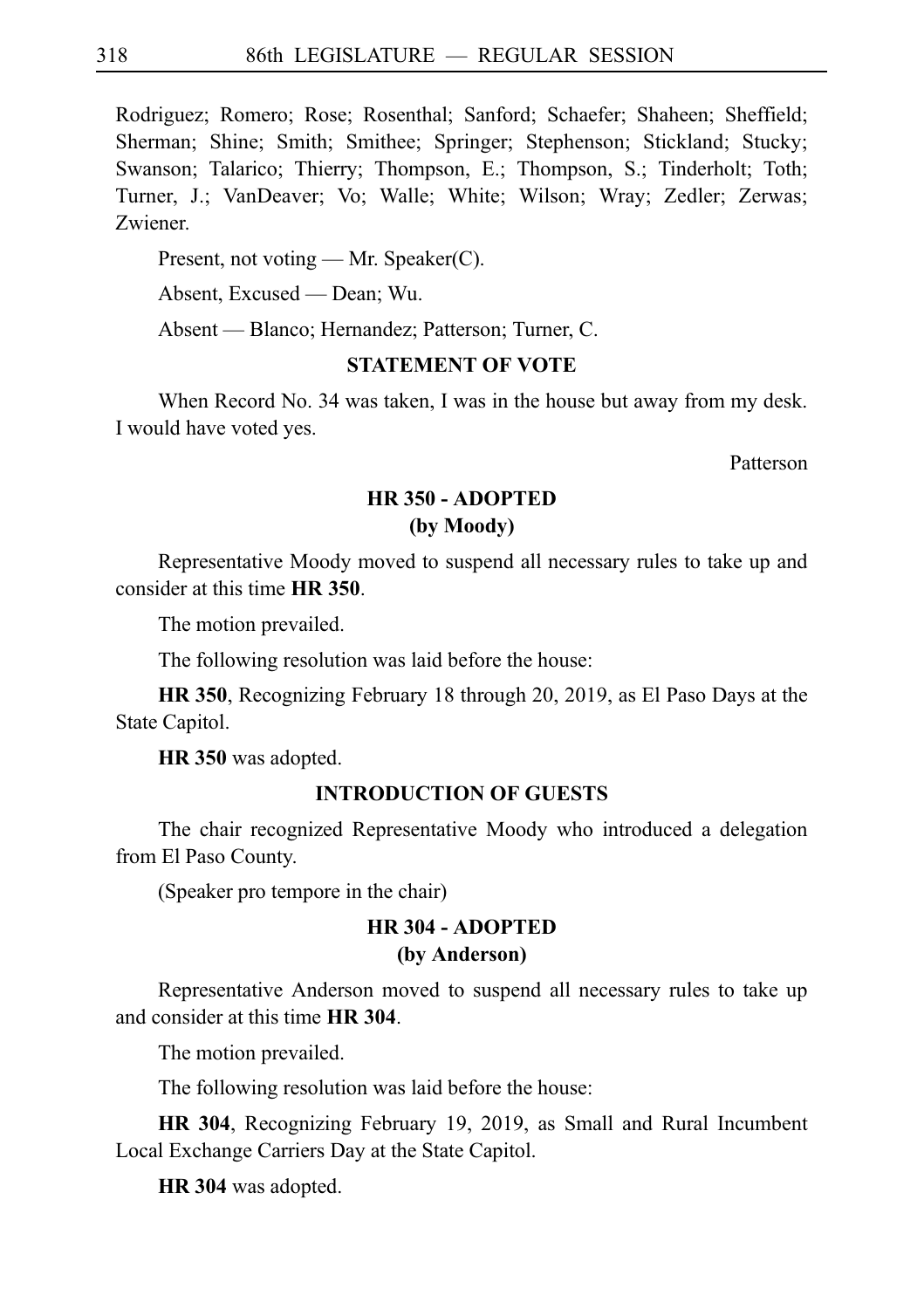## **HR 153 - ADOPTED (by Howard)**

Representative Howard moved to suspend all necessary rules to take up and consider at this time **HR** 153.

The motion prevailed.

The following resolution was laid before the house:

**HR 153**, Recognizing February 19, 2019, as Nurse Day at the State Capitol.

**HR 153** was adopted.

On motion of Representative Klick, the names of all the members of the house were added to **HR 153** as signers thereof.

#### **INTRODUCTION OF GUESTS**

The chair recognized Representative Howard who introduced representatives of the Texas Nurses Association.

## **HR 188 - ADOPTED (by Walle)**

Representative Walle moved to suspend all necessary rules to take up and consider at this time **HRi188**.

The motion prevailed.

The following resolution was laid before the house:

**HR 188**, Recognizing February 19, 2019, as Texas Occupational Therapy Association Day at the Capitol.

**HR 188** was adopted.

# **HR 347 - ADOPTED (by Price, Smithee, K. King, and Springer)**

Representative Price moved to suspend all necessary rules to take up and consider at this time HR 347.

The motion prevailed.

The following resolution was laid before the house:

**HR 347**, Recognizing February 18 and 19, 2019, as Panhandle Days at the State Capitol.

**HR 347** was adopted.

On motion of Representative Smithee, the names of all the members of the house were added to **HR 347** as signers thereof.

# **INTRODUCTION OF GUESTS**

The chair recognized Representative Price who introduced a delegation from the Panhandle.

(Hernandez now present)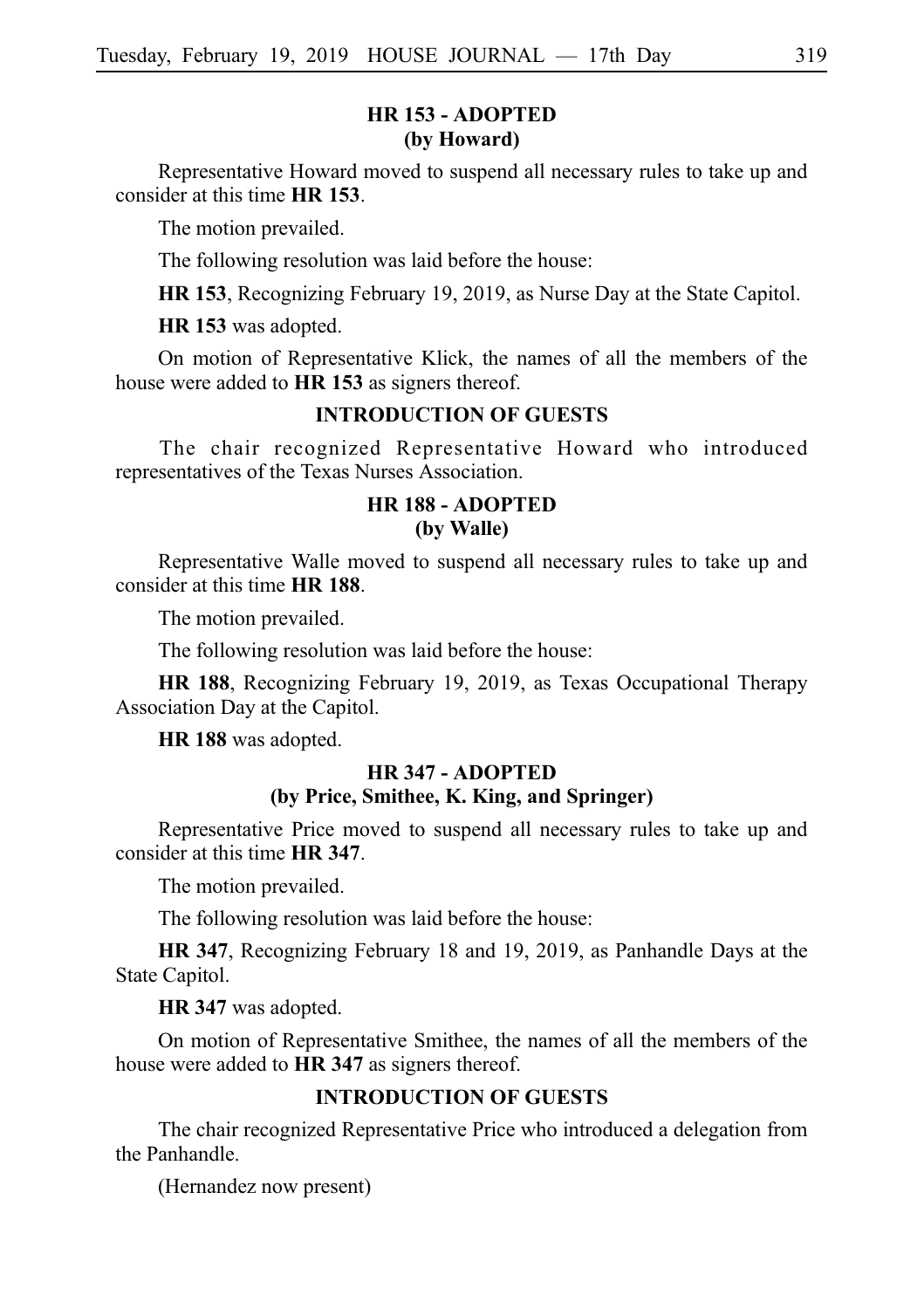## **HR 290 - ADOPTED (by Holland and Patterson)**

Representative Holland moved to suspend all necessary rules to take up and consider at this time **HR 290**.

The motion prevailed.

The following resolution was laid before the house:

**HR 290**, Recognizing February 19, 2019, as Leadership Frisco Day at the State Capitol.

**HR 290** was adopted.

#### **INTRODUCTION OF GUESTS**

The chair recognized Representative Holland who introduced representatives of Leadership Frisco.

## **HR 388 - ADOPTED (by Holland)**

Representative Holland moved to suspend all necessary rules to take up and consider at this time **HR** 388.

The motion prevailed.

The following resolution was laid before the house:

**HR 388**, Recognizing February 19, 2019, as STEM Gals Day at the State Capitol.

**HR 388** was adopted.

## **HR 317 - ADOPTED (by P. King)**

Representative P. King moved to suspend all necessary rules to take up and consider at this time **HR 317**.

The motion prevailed.

The following resolution was laid before the house:

**HR 317**, Recognizing February 19, 2019, as Wise County Day at the State Capitol.

**HR 317** was adopted.

# **HR 319 - ADOPTED (by P. King)**

Representative P. King moved to suspend all necessary rules to take up and consider at this time **HR 319**.

The motion prevailed.

The following resolution was laid before the house: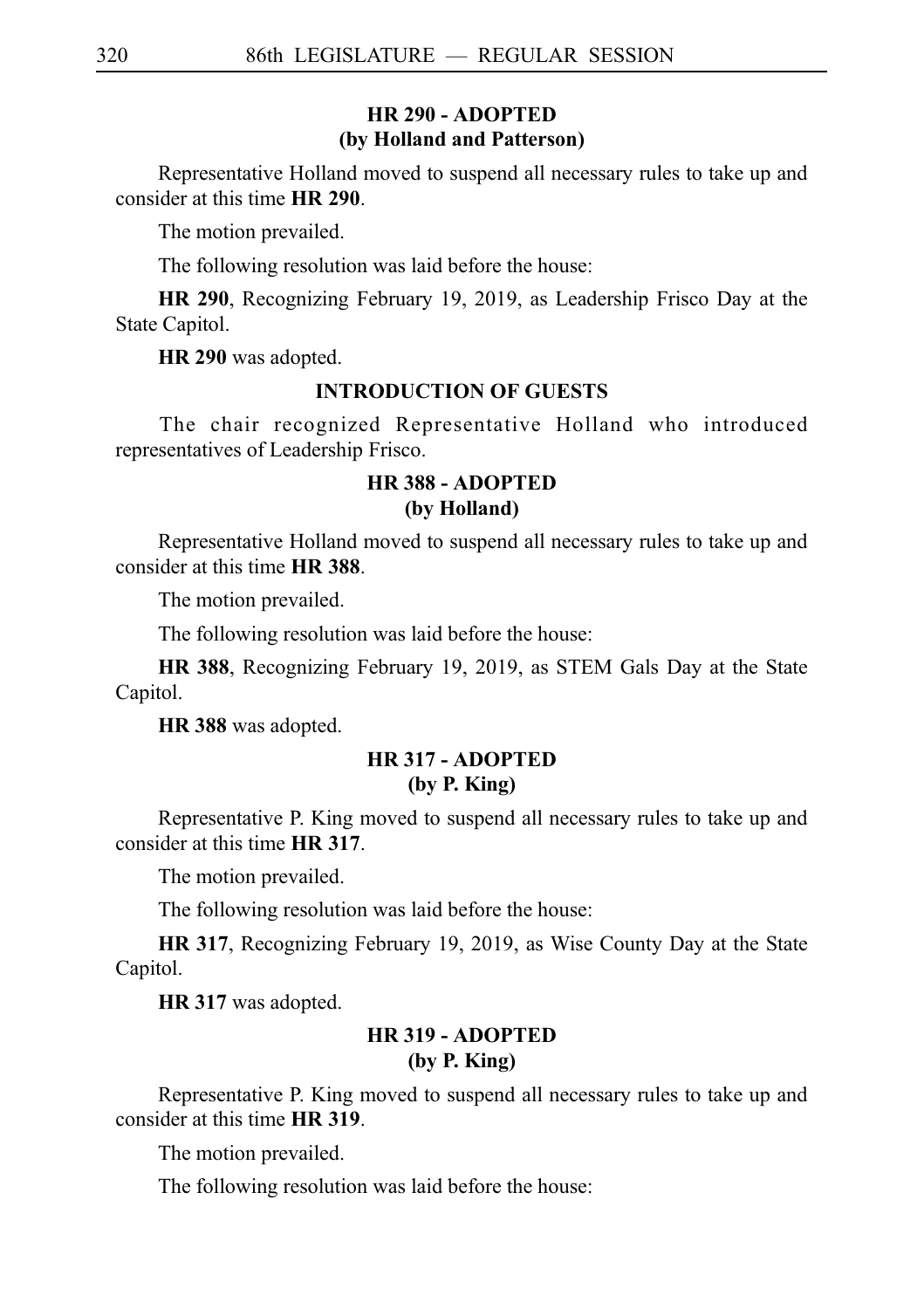**HR 319**, In memory of Dwight Albert Sharpe of Aurora.

**HR 319** was unanimously adopted by a rising vote.

On motion of Representative Springer, the names of all the members of the house were added to **HR 319** as signers thereof.

# **HR 361 - ADOPTED (by Paul)**

Representative Paul moved to suspend all necessary rules to take up and consider at this time **HR 361**.

The motion prevailed.

The following resolution was laid before the house:

**HR 361**, Recognizing February 19, 2019, as University of Houston-Clear Lake Day at the State Capitol.

**HR 361** was adopted.

On motion of Representative E. Thompson, the names of all the members of the house were added to **HR 361** as signers thereof.

# **HR 143 - ADOPTED (by Guerra)**

Representative Guerra moved to suspend all necessary rules to take up and consider at this time **HR 143**.

The motion prevailed.

The following resolution was laid before the house:

**HR 143**, Honoring Dr. Charles Richard Queen for his achievements as a veteran, physician, and civic leader in Edinburg.

**HR 143** was adopted.

## **INTRODUCTION OF GUESTS**

The chair recognized Representative Guerra who introduced family members of Dr. Charles Richard Queen.

## **HR 401 - ADOPTED (by Paddie)**

Representative Paddie moved to suspend all necessary rules to take up and consider at this time **HR 401**.

The motion prevailed.

The following resolution was laid before the house:

**HR 401**, Congratulating Glenn Hambrick on his retirement as superintendent of Carthage ISD.

**HR 401** was adopted.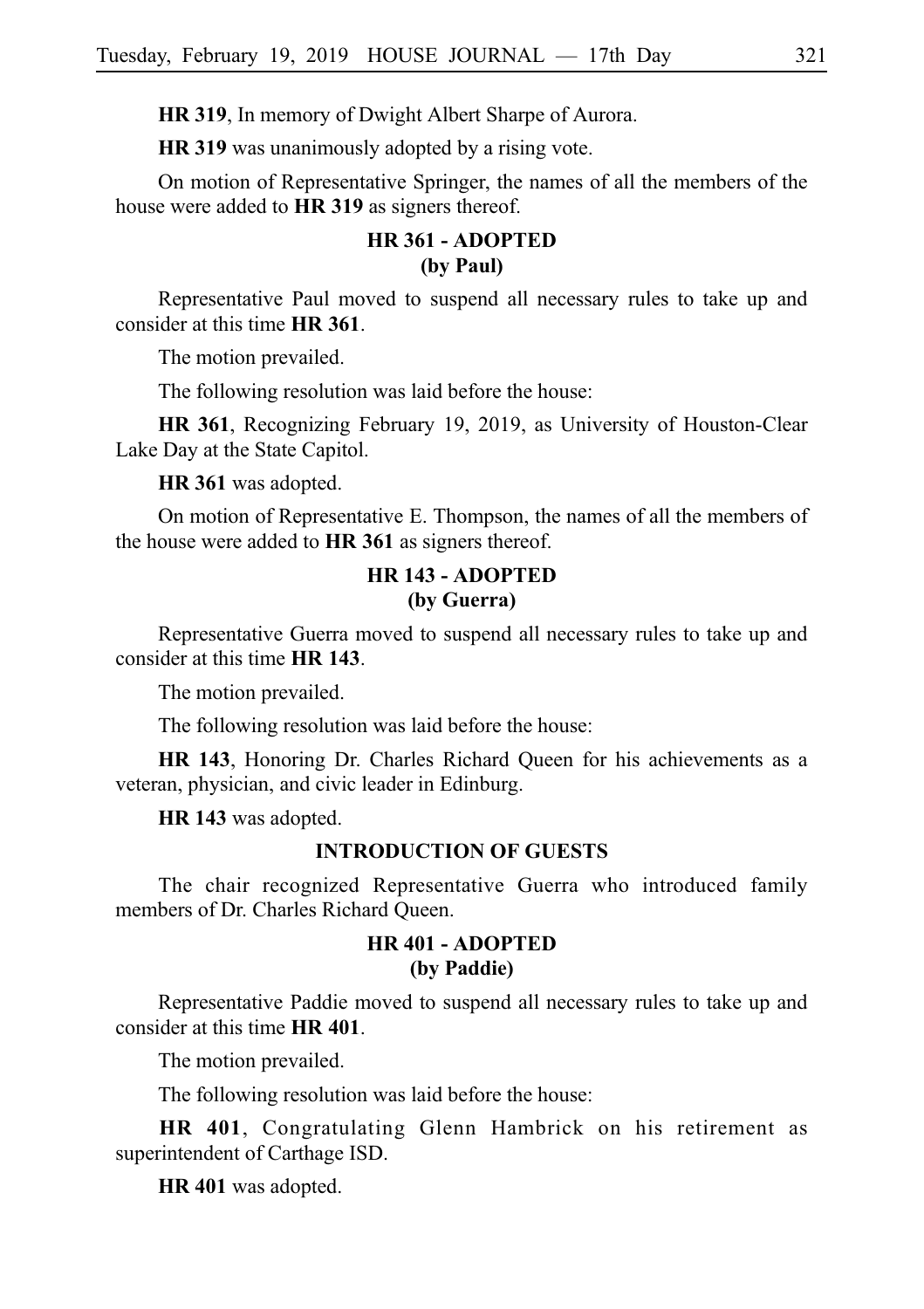## **HR 402 - ADOPTED (by Paddie)**

Representative Paddie moved to suspend all necessary rules to take up and consider at this time **HR 402**.

The motion prevailed.

The following resolution was laid before the house:

**HR 402**, Congratulating former Carthage High School baseball coach Scott Lee on his induction into the Texas High School Baseball Coaches Association Hall of Fame.

**HR 402** was adopted.

## **HR 403 - ADOPTED (by Paddie)**

Representative Paddie moved to suspend all necessary rules to take up and consider at this time **HR 403**.

The motion prevailed.

The following resolution was laid before the house:

**HR 403**, Congratulating the Beckville High School baseball team for winning the 2018 UIL 3A state championship.

**HR 403** was adopted.

## **HR 400 - ADOPTED (by Paddie)**

Representative Paddie moved to suspend all necessary rules to take up and consider at this time **HR 400**.

The motion prevailed.

The following resolution was laid before the house:

**HR 400**, Recognizing February 19, 2019, as Panola County Day at the State Capitol.

**HR 400** was adopted.

On motion of Representative Ashby, the names of all the members of the house were added to **HR 400** as signers thereof.

# **INTRODUCTION OF GUESTS**

The chair recognized Representative Paddie who introduced a delegation from Panola County.

# **HR 79 - ADOPTED (by Lozano)**

Representative Lozano moved to suspend all necessary rules to take up and consider at this time **HR** 79.

The motion prevailed.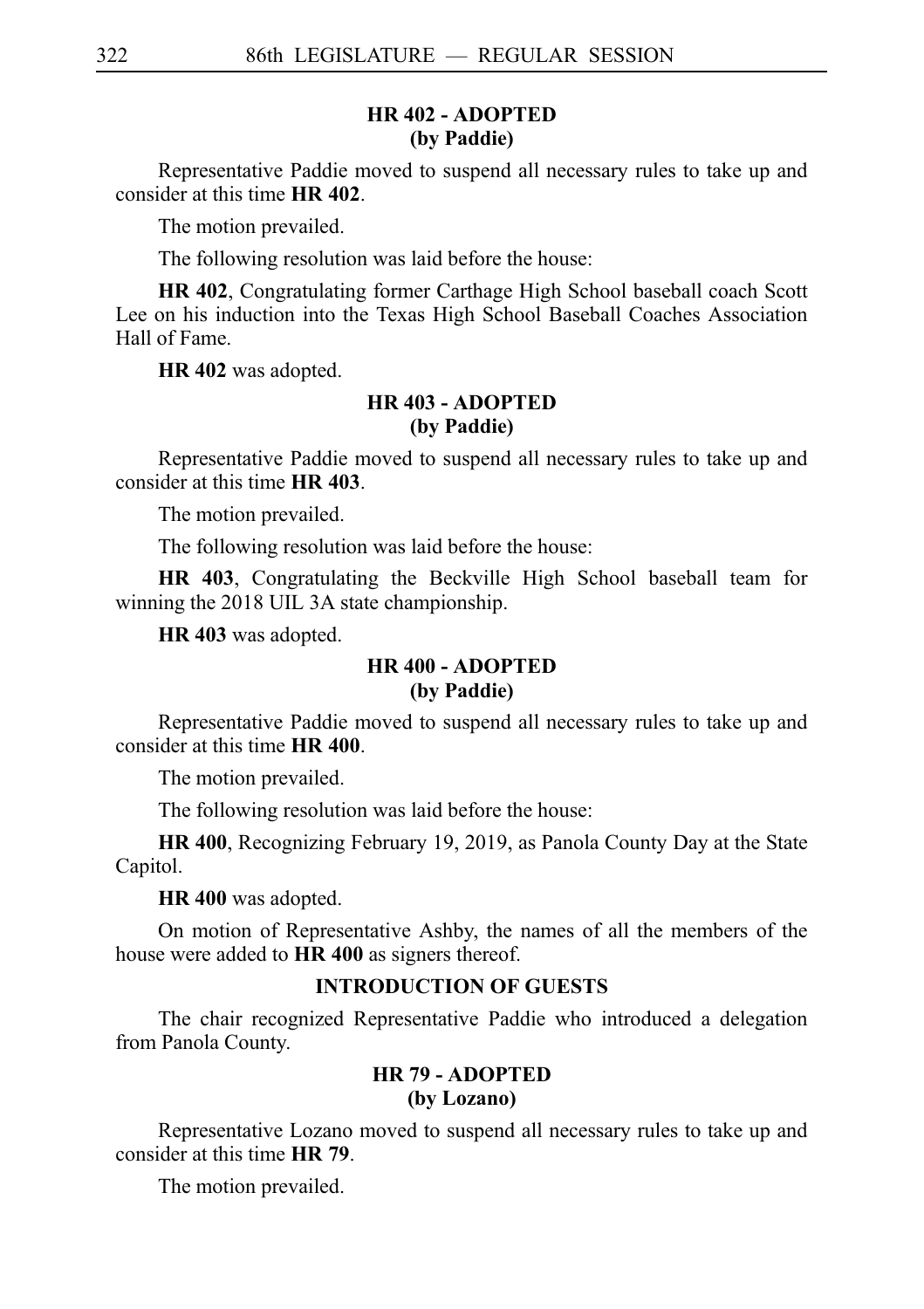The following resolution was laid before the house:

**HR 79**, Recognizing February 19, 2019, as Jim Wells County Day at the State Capitol.

**HR 79** was adopted.

On motion of Representative Raymond, the names of all the members of the house were added to **HR** 79 as signers thereof.

#### **INTRODUCTION OF GUESTS**

The chair recognized Representative Lozano who introduced a delegation from Jim Wells County.

# **HR 393 - ADOPTED (by Landgraf)**

Representative Landgraf moved to suspend all necessary rules to take up and consider at this time **HRi393**.

The motion prevailed.

The following resolution was laid before the house:

**HR 393**, Recognizing February 19, 2019, as Texas Food Bank Day at the State Capitol.

**HR 393** was adopted.

On motion of Representative Minjarez, the names of all the members of the house were added to **HR 393** as signers thereof.

# **HR 375 - ADOPTED (by Sheffield)**

Representative Sheffield moved to suspend all necessary rules to take up and consider at this time **HR** 375.

The motion prevailed.

The following resolution was laid before the house:

**HR 375**, Recognizing February 19, 2019, as Tarleton State University Day at the State Capitol.

**HR 375** was adopted.

On motion of Representative Anderson, the names of all the members of the house were added to **HR** 375 as signers thereof.

# **INTRODUCTION OF GUESTS**

The chair recognized Representative Sheffield who introduced representatives of Tarleton State University and a delegation from Stephenville.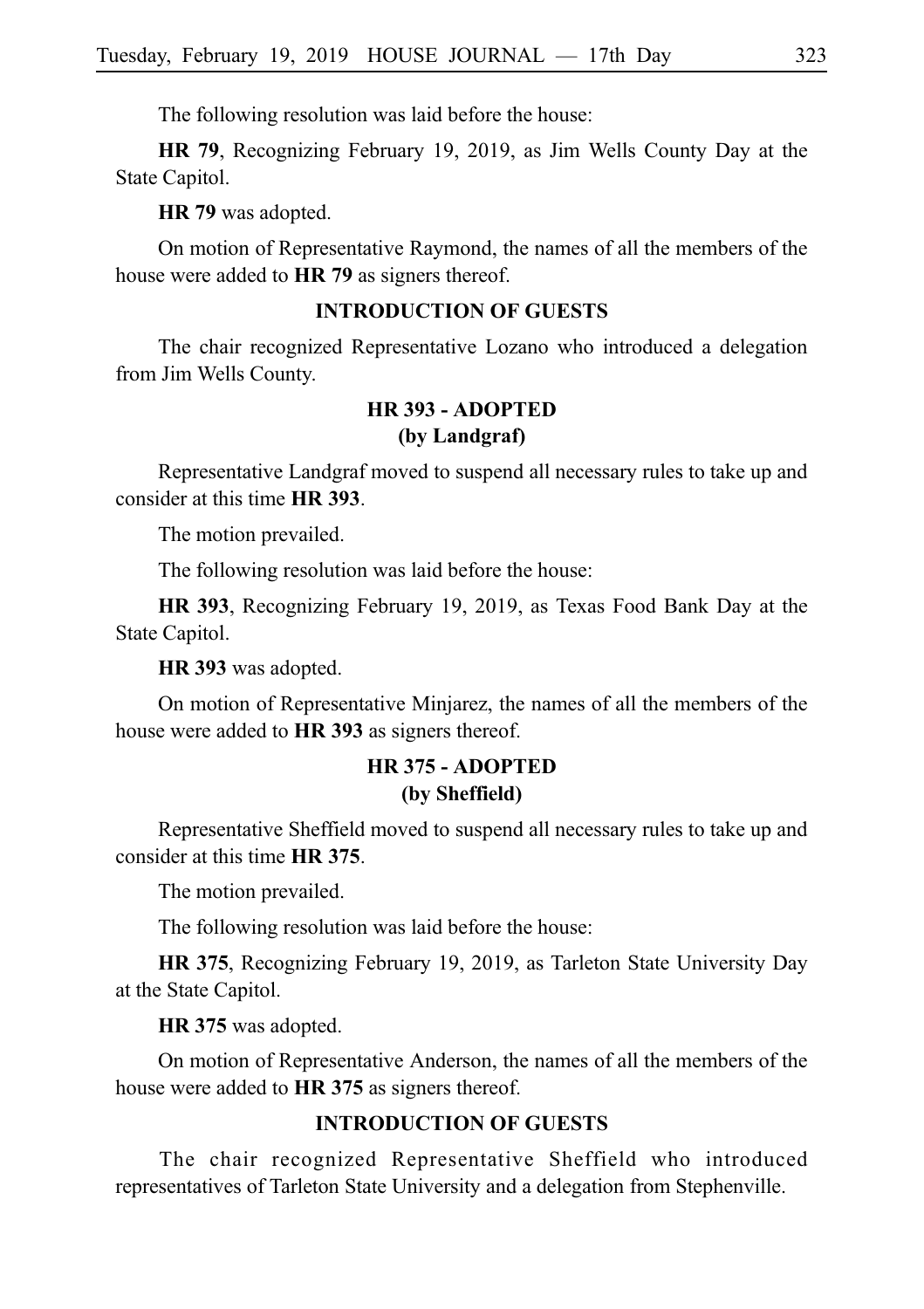# **HR 253 - ADOPTED (by Kuempel)**

Representative Kuempel moved to suspend all necessary rules to take up and consider at this time **HR 253**.

The motion prevailed.

The following resolution was laid before the house:

**HR 253**, Recognizing February 19, 2019, as Texas Game Warden Day at the State Capitol.

**HR 253** was adopted.

On motion of Representative Paddie, the names of all the members of the house were added to HR 253 as signers thereof.

# **HR 105 - ADOPTED (by Reynolds)**

Representative Reynolds moved to suspend all necessary rules to take up and consider at this time **HR 105**.

The motion prevailed.

The following resolution was laid before the house:

**HR 105**, Commemorating the 46th anniversary of Mickey Leland being sworn in as a member of the Texas House of Representatives.

**HR 105** was adopted.

On motion of Representative Collier, the names of all the members of the house were added to **HR 105** as signers thereof.

#### **INTRODUCTION OF GUESTS**

The chair recognized Representative Reynolds who introduced a group commemorating the Honorable Mickey Leland: Carroll G. Robinson, director of the Mickey Leland Center on Hunger, Poverty, and World Peace; Dr. Theo Harrington, dean of the Barbara Jordan-Mickey Leland School of Public Affairs at Texas Southern University; Dominique Calhoun, director of Government and Community Relations for Texas Southern University; and Braylon Gage and Kelly Peterson, participants in the Texas Legislative Internship Program.

## **COMMITTEES GRANTED PERMISSION TO MEET**

Representative Bohac moved that the house grant permission for the Committee on County Affairs to meet while the house is in session, during bill referral today, pursuant to its committee posting.

Permission to meet was granted.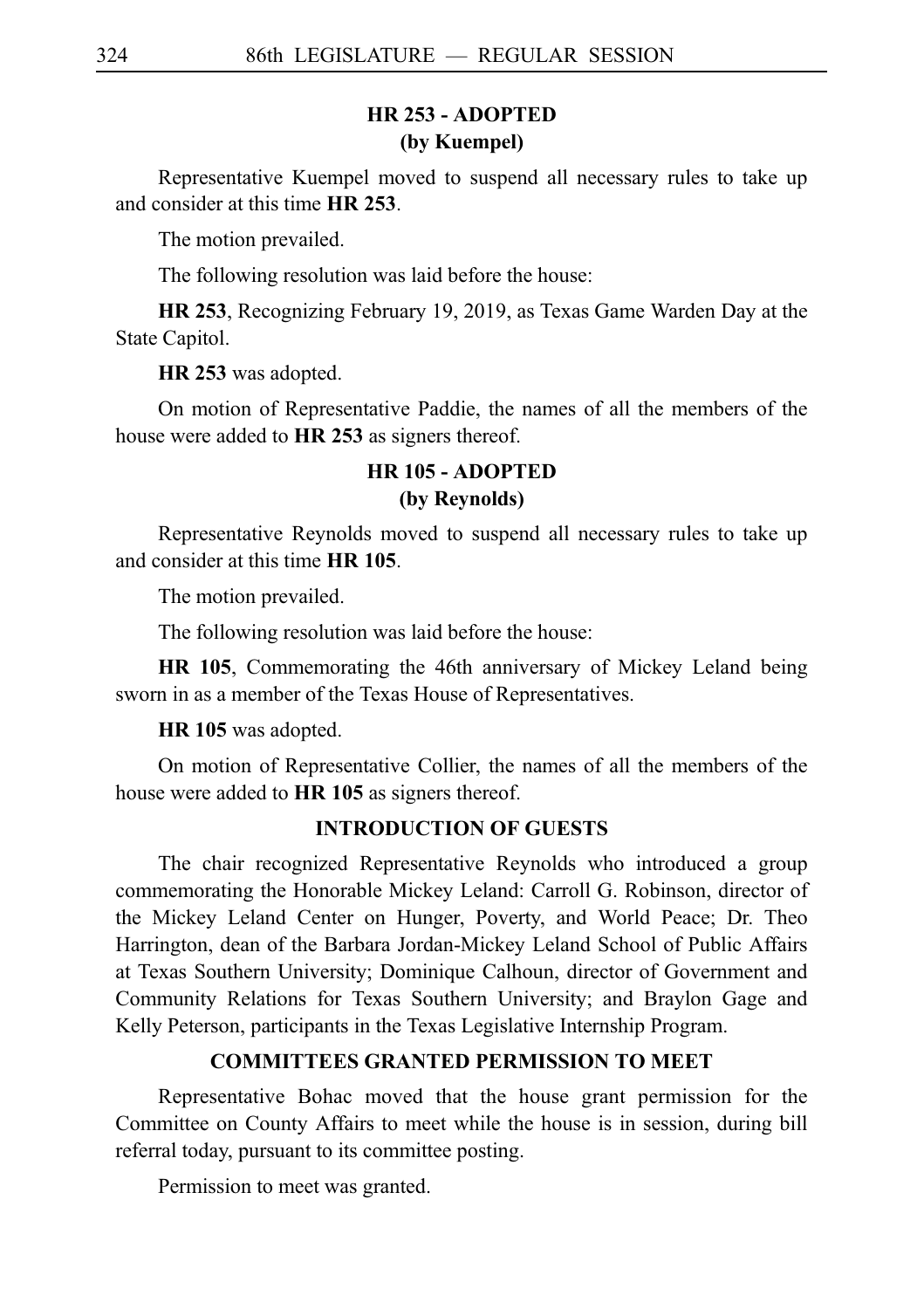#### **RULES SUSPENDED**

Representative Bohac moved to suspend all necessary rules to permit the Committee on County Affairs to meet during bill referral today, pursuant to its committee posting.

The motion prevailed.

## **COMMITTEES GRANTED PERMISSION TO MEET**

Representative S. Davis moved that the house grant permission for all committees and subcommittees to meet while the house is in session, during bill referral today, pursuant to their committee postings.

Permission to meet was granted.

# **HR 416 - ADOPTED (by Meza)**

Representative Meza moved to suspend all necessary rules to take up and consider at this time **HR 416**.

The motion prevailed.

The following resolution was laid before the house:

**HR 416**, Commemorating the 90th anniversary of LULAC.

**HR 416** was adopted.

On motion of Representative Blanco, the names of all the members of the house were added to **HR 416** as signers thereof.

## **INTRODUCTION OF GUESTS**

The chair recognized Representative Meza who introduced representatives of the League of United Latin American Citizens.

# **HR 476 - ADOPTED (by Craddick)**

Representative Landgraf moved to suspend all necessary rules to take up and consider at this time **HR 476**.

The motion prevailed.

The following resolution was laid before the house:

**HR 476**, Commemorating the dedication of the Dan Saunders Law Enforcement Center in Stanton.

**HR 476** was adopted.

On motion of Representative Shine, the names of all the members of the house were added to **HR 476** as signers thereof.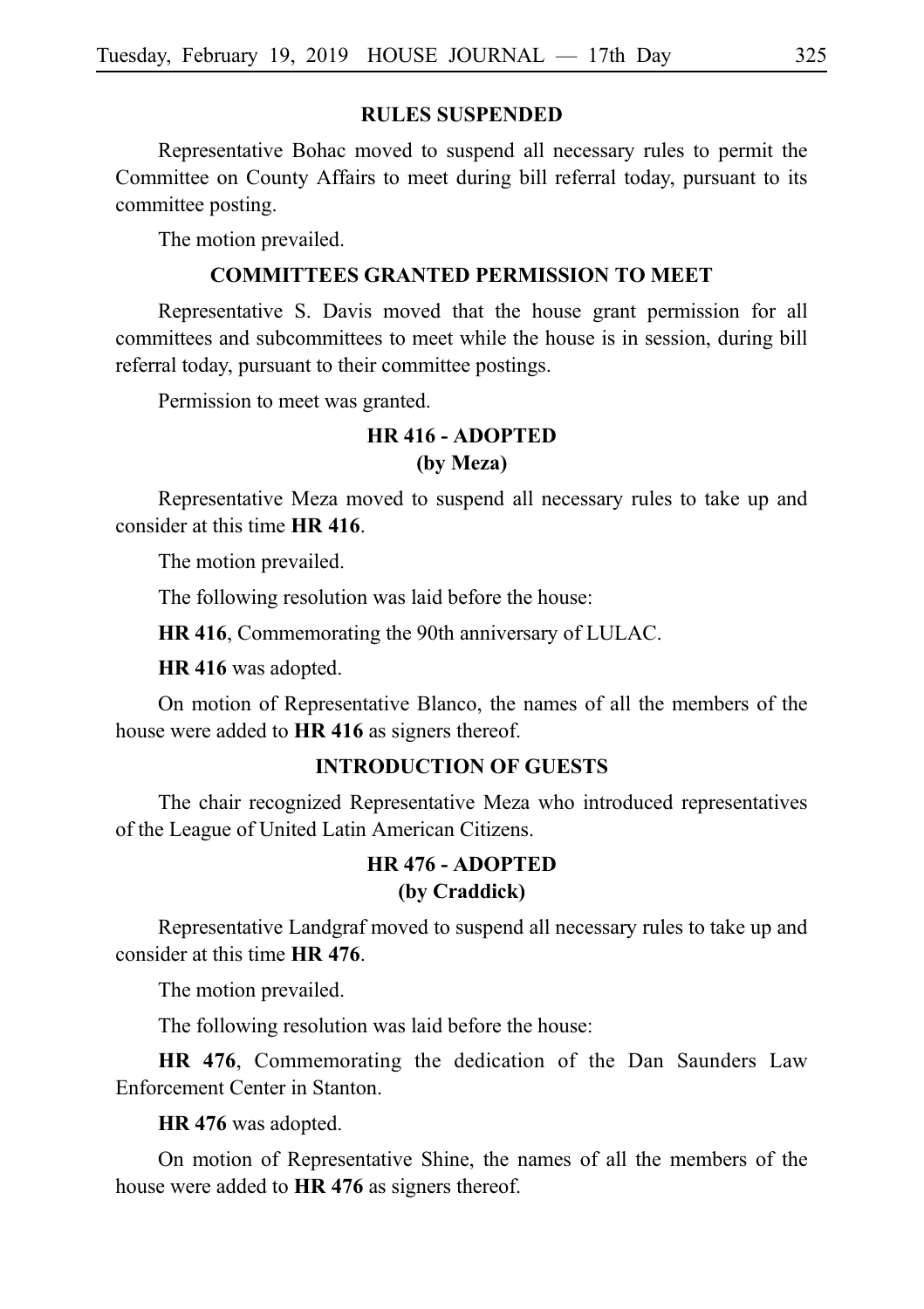# **HR 297 - ADOPTED (by Shine)**

Representative Shine moved to suspend all necessary rules to take up and consider at this time **HR 297**.

The motion prevailed.

The following resolution was laid before the house:

**HR 297**, Commending Chief Coleman Benner on his 65 years of service with the Holland Volunteer Fire Department.

**HR 297** was adopted.

#### **PROVIDING FOR ADJOURNMENT**

At 1:03 p.m., Representative Geren moved that, at the conclusion of the reading of bills and resolutions on first reading and referral to committees, the house adjourn until 10 a.m. tomorrow.

The motion prevailed.

# **BILLS AND JOINT RESOLUTIONS ON FIRST READING AND REFERRAL TO COMMITTEES RESOLUTIONS REFERRED TO COMMITTEES**

Bills and joint resolutions were at this time laid before the house, read first time, and referred to committees. Resolutions were at this time laid before the house and referred to committees. (See the addendum to the daily journal, Referred to Committees, List No. 1.)

#### **ADJOURNMENT**

In accordance with a previous motion, the house, at 1:39 p.m., adjourned until 10 a.m. tomorrow.

#### ADDENDUM

# **STATEMENT BY THE SPEAKER OATH OF OFFICE ADMINISTERED**

Speaker Bonnen submitted the following statement for inclusion in the journal:

The constitutional oath of office was administered earlier today to the Most Reverend Joe S. Vásquez, Bishop of Austin, Chaplain of the House of Representatives of the Eighty-Sixth Legislature of the State of Texas.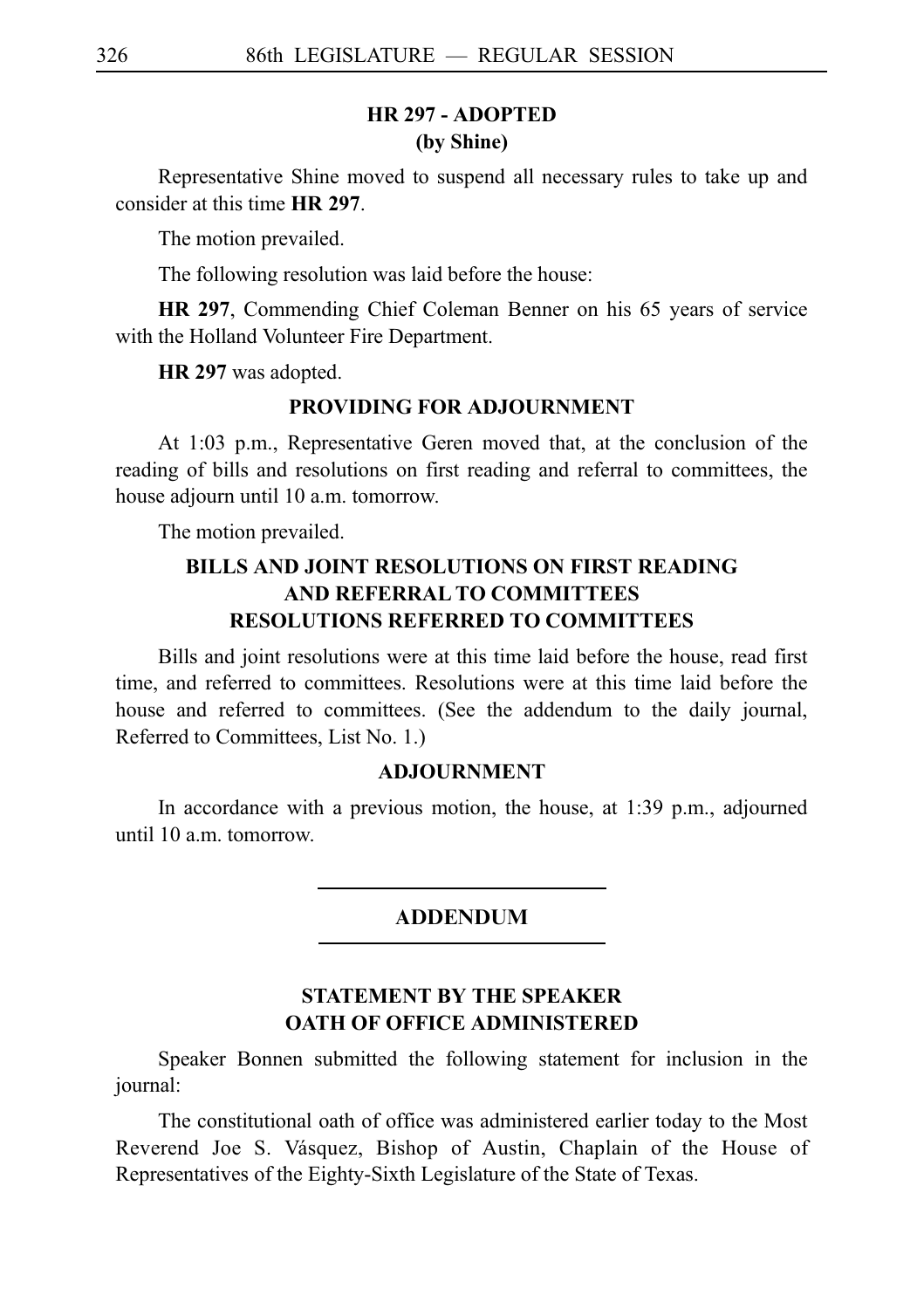## **REFERRED TO COMMITTEES**

The following bills and joint resolutions were today laid before the house, read first time, and referred to committees, and the following resolutions were today laid before the house and referred to committees. If indicated, the chair today corrected the referral of the following measures:

#### **List No. 1**

**HB 4** (By Zerwas), Relating to making supplemental appropriations and reductions in appropriations and giving direction, including direction regarding reimbursement, and adjustment authority regarding appropriations.

To Appropriations.

**HB 10** (By S. Thompson), Relating to grants and programs for researching and treating behavioral health and psychiatric issues.

To Public Health.

**HB 17** (By G. Bonnen), Relating to public school safety measures and procedures.

To Public Education.

**HB 201** (By Stephenson), Relating to the composition of the combative sports advisory board.

To Licensing and Administrative Procedures.

**HB 202** (By Bernal), Relating to a study regarding the costs of educating educationally disadvantaged students and students of limited English proficiency in public schools.

To Public Education.

**HB 203** (By Reynolds, Zerwas, Miller, and Stephenson), Relating to the authority of a county assistance district to impose a sales and use tax.

To Ways and Means.

**HB 204** (By Thierry), Relating to the inclusion of instruction about mental health in the required curriculum for public school students.

To Public Education.

**HB 205** (By Reynolds), Relating to grand jury proceedings; providing a punishment for contempt of court.

To Criminal Jurisprudence.

**HB 206** (By Bernal), Relating to the regulation of migrant labor housing facilities; changing the amount of a civil penalty.

To Urban Affairs.

**HB 207** (By Craddick), Relating to certain disclosures and notices required for certain life insurance policies.

To Insurance.

**HB 208** (By Reynolds), Relating to creating a disadvantaged business assistance program to be operated by the Texas Department of Transportation.

To Transportation.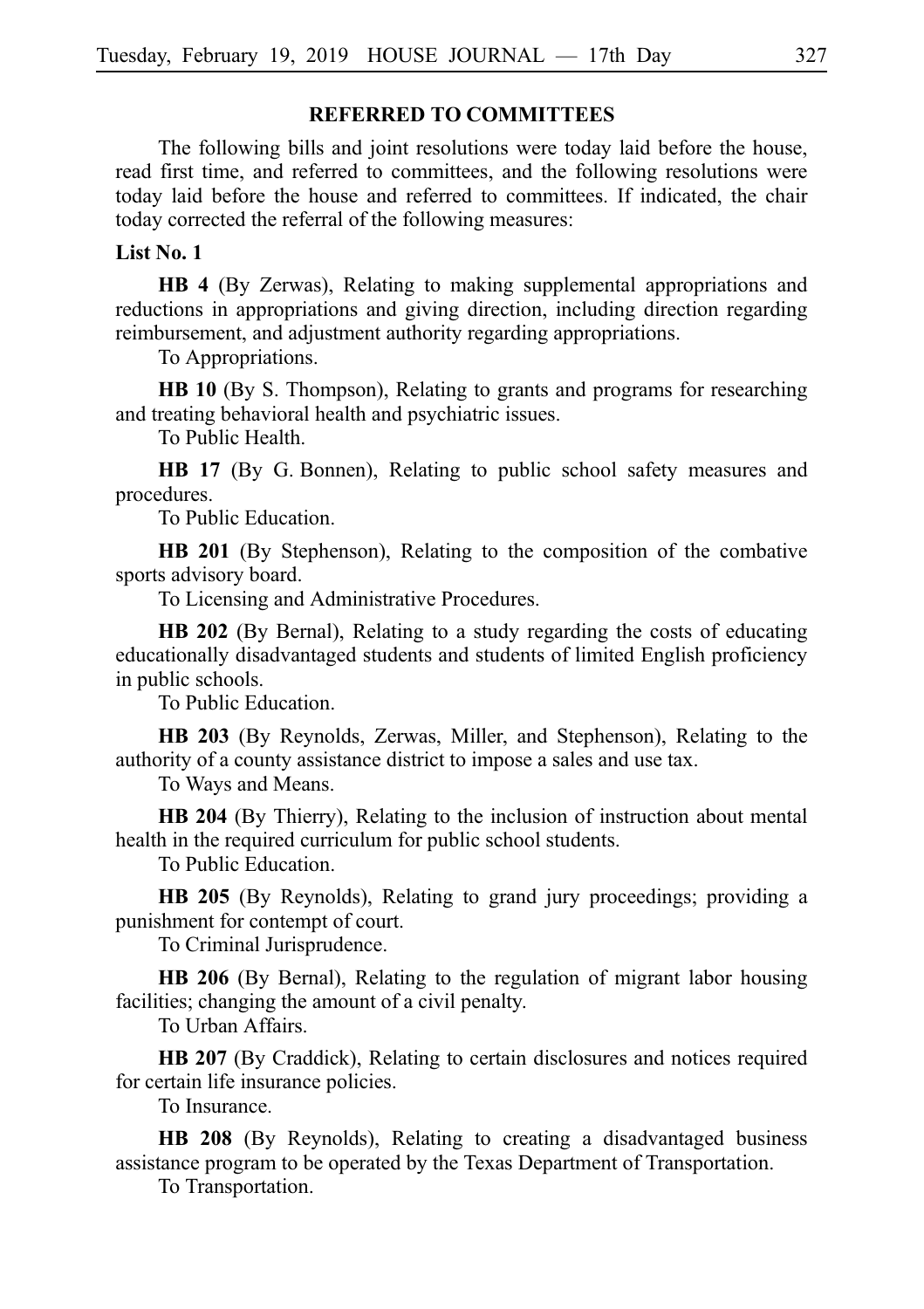**HB 209** (By Reynolds, Beckley, and Meza), Relating to authorizing the possession, use, cultivation, distribution, transportation, and delivery of medical cannabis for medical use by qualifying patients with certain debilitating medical conditions and the licensing of dispensing organizations and testing facilities; authorizing fees.

To Public Health.

**HB 210** (By Craddick), Relating to the service retirement annuity for certain members of the Judicial Retirement System of Texas Plan Two.

To Pensions, Investments, and Financial Services.

**HB 211** (By Reynolds), Relating to grand jury proceedings; providing a criminal penalty.

To Criminal Jurisprudence.

**HB 212** (By Reynolds), Relating to the preference given by state agencies for certain goods and services produced or offered by small businesses.

To State Affairs.

**HB 213** (By Gervin-Hawkins), Relating to increasing the criminal penalty for certain offenses committed in a vehicle operated by a public transportation system.

To Criminal Jurisprudence.

**HB 214** (By Reynolds), Relating to the dissemination of information about historically underutilized businesses and the expansion of the small business development center network.

To International Relations and Economic Development.

**HB 215** (By Reynolds), Relating to the appointment by the attorney general of a special prosecutor to prosecute certain offenses that are committed by certain peace officers and that result in serious bodily injury or death.

To Criminal Jurisprudence.

**HB 216** (By Reynolds), Relating to historically underutilized businesses and to goods and services purchased by governmental entities.

To State Affairs.

**HB 217** (By Gervin-Hawkins), Relating to health benefit plan coverage for hair prostheses for cancer patients.

To Insurance.

**HB 218** (By Krause, Oliverson, and Blanco), Relating to the abolition of student loan default or breach of a student loan repayment or scholarship contract as a ground for nonrenewal or other disciplinary action in relation to a professional or occupational license.

To Higher Education.

HB 219 (By Reynolds), Relating to requirements regarding a municipality's comprehensive plan for long-range development, including adoption of an environmental report.

To Urban Affairs.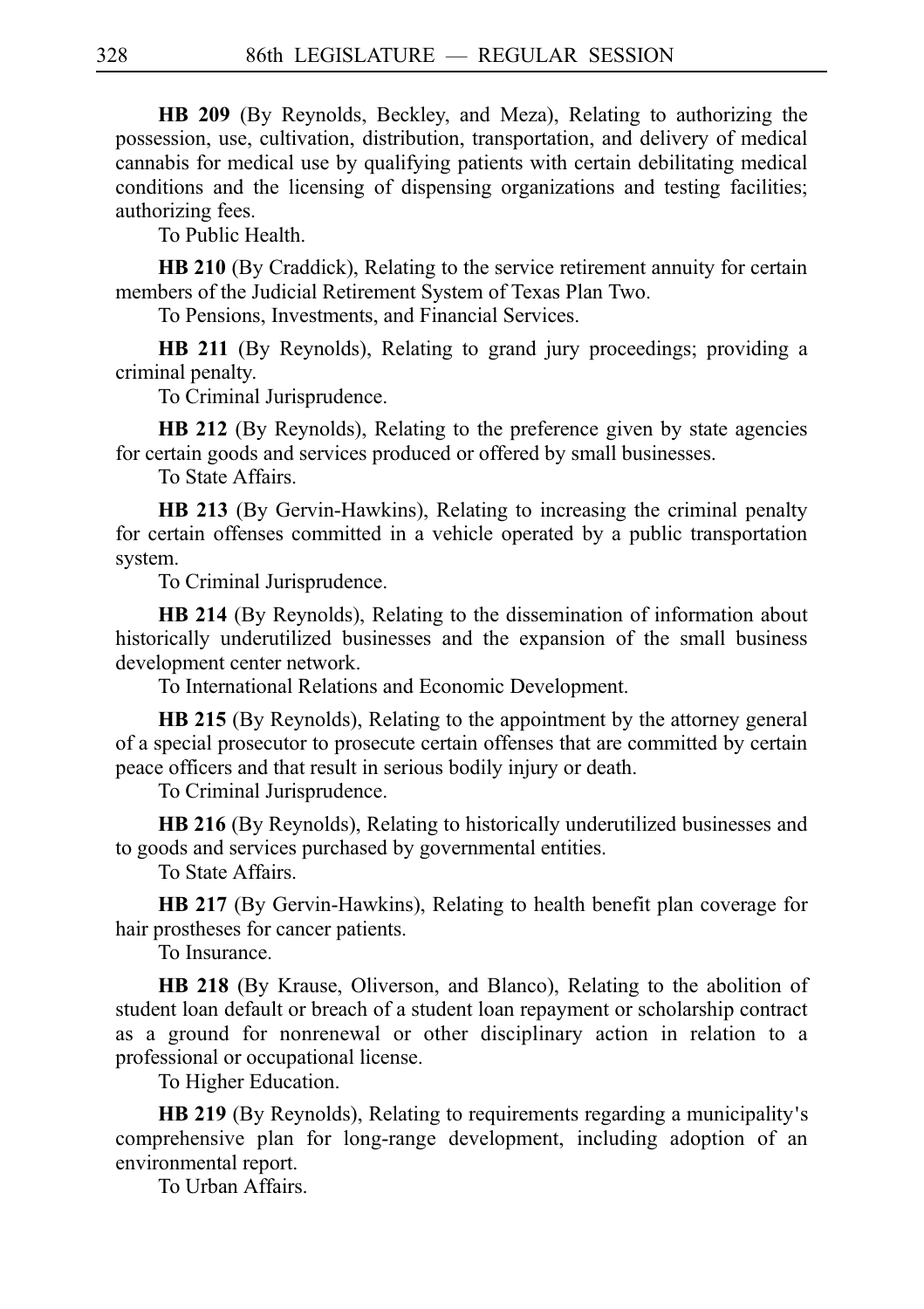**HB 220** (By Gervin-Hawkins), Relating to reimbursement of health care providers under Medicaid.

To Human Services.

**HB 221** (By Gervin-Hawkins), Relating to the standards for attorneys representing indigent defendants in certain capital felony cases.

To Criminal Jurisprudence.

**HB 222** (By Krause and Kuempel), Relating to prohibiting a municipality from requiring an employer to provide paid sick leave.

To State Affairs.

**HB 223** (By Reynolds), Relating to the funding through greenhouse gas emissions fees of energy efficiency programs administered by certain utilities; authorizing a fee.

To State Affairs.

**HB 224** (By Gervin-Hawkins), Relating to a petition for a municipal animal control authority to manage dangerous dogs and aggressive dogs in the extraterritorial jurisdiction of the municipality.

To Urban Affairs.

**HB 225** (By Reynolds), Relating to the analysis of inspection and maintenance requirements for air quality permits issued by the Texas Commission on Environmental Quality for certain oil and gas facilities.

To Environmental Regulation.

**HB 226** (By Krause), Relating to the creation of a commission to review certain penal laws of this state and to make certain recommendations regarding those laws, to criminal offenses previously compiled in statutes outside the Penal Code, to repealing certain of those offenses, and to conforming punishments for certain of those offenses to the penalty structure provided in the Penal Code; increasing the punishment for the criminal offenses of sedition, sabotage, and capital sabotage; imposing a civil penalty.

To Criminal Jurisprudence.

**HB 227** (By Krause), Relating to exempting the intrastate manufacture of a firearm, a firearm accessory, or ammunition from federal regulation.

To International Relations and Economic Development.

**HB 228** (By Krause), Relating to accountability and standards for districts of innovation.

To Public Education.

**HB 229** (By Gervin-Hawkins), Relating to the temporary confidentiality and automatic expunction of records and files relating to certain nonviolent misdemeanor offenses.

To Criminal Jurisprudence.

**HB 230** (By Krause), Relating to reporting by political subdivisions regarding the receipt or expenditure of federal funds.

To Appropriations.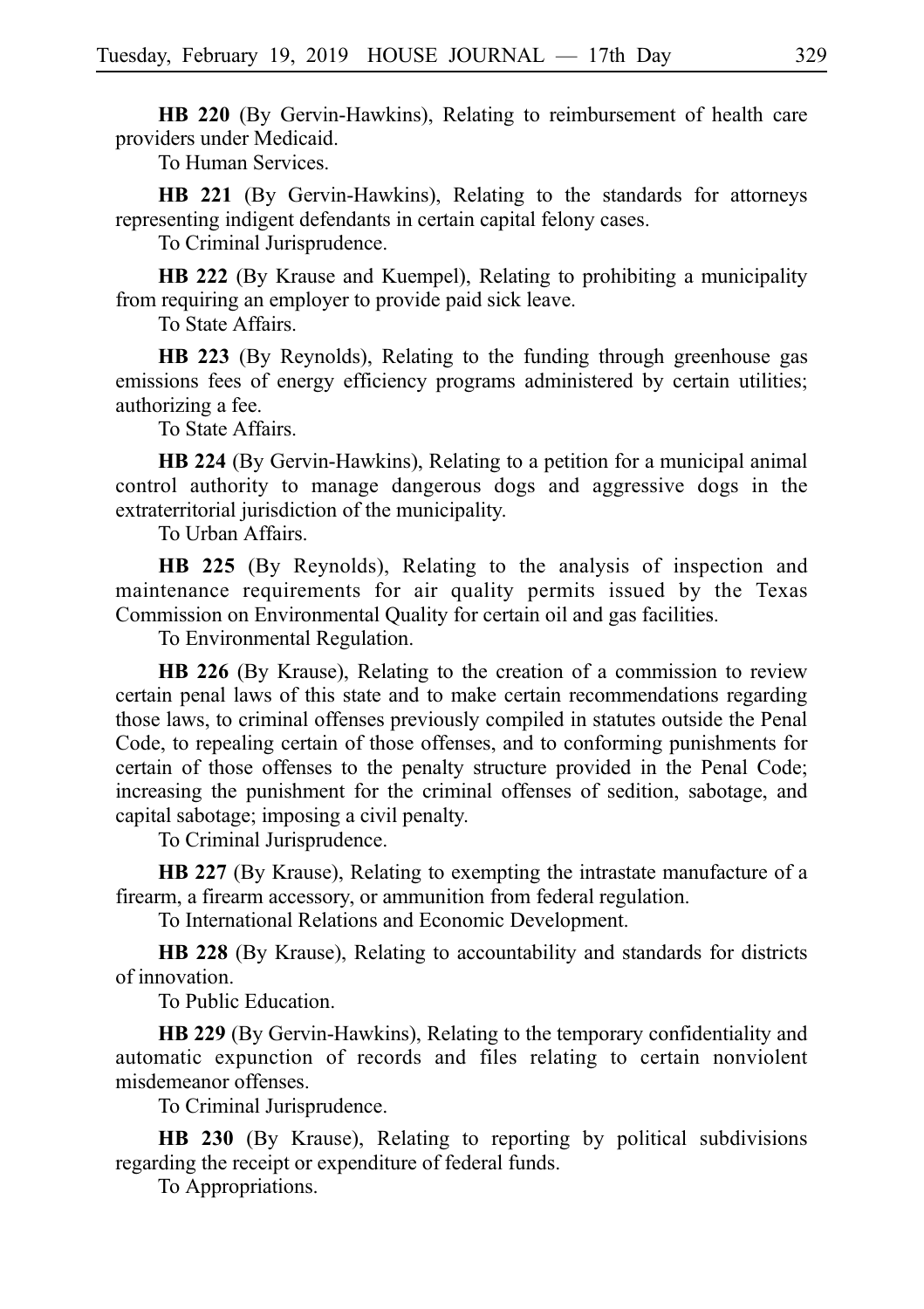**HB 231** (By Bernal), Relating to transportation services for homeless students.

To Public Education.

**HB 232** (By Gervin-Hawkins), Relating to the imposition of consecutive sentences for more than one criminal offense of injury to a child, elderly individual, or disabled individual arising out of the same criminal episode.

To Criminal Jurisprudence.

**HB 233** (By Krause), Relating to the scheduling of the first and last days of school for students by school districts.

To Public Education.

**HB 234** (By Krause and Middleton), Relating to the local regulation of the sale of lemonade or other beverages by children.

To State Affairs.

**HB 235** (By Gervin-Hawkins), Relating to increasing the criminal penalty for certain offenses committed in a vehicle operated by a public transportation system.

To Criminal Jurisprudence.

**HB 236** (By Krause), Relating to the creation of the Fiscal Risk Management Commission.

To Appropriations.

**HB 237** (By Krause), Relating to zero-based budgeting for certain entities funded by this state and submission of a zero-based budget by and performance of a financial audit of an agency undergoing review by the Sunset Advisory Commission.

To Appropriations.

**HB 238** (By Krause), Relating to the enforcement of certain federal laws regulating firearms, firearm accessories, and firearm ammunition within the State of Texas.

To Homeland Security and Public Safety.

**HB 239** (By Farrar), Relating to social work services in public schools.

To Public Education.

**HB 240** (By Bernal), Relating to installment payments of ad valorem taxes imposed on certain residence homesteads.

To Ways and Means.

**HB 241** (By Farrar, Beckley, Meza, and Guillen), Relating to the Medicaid eligibility of certain women after a pregnancy.

To Human Services.

**HB 242** (By Bernal and Meza), Relating to credit services organizations and extensions of consumer credit facilitated by credit services organizations; increasing a criminal penalty.

To Pensions, Investments, and Financial Services.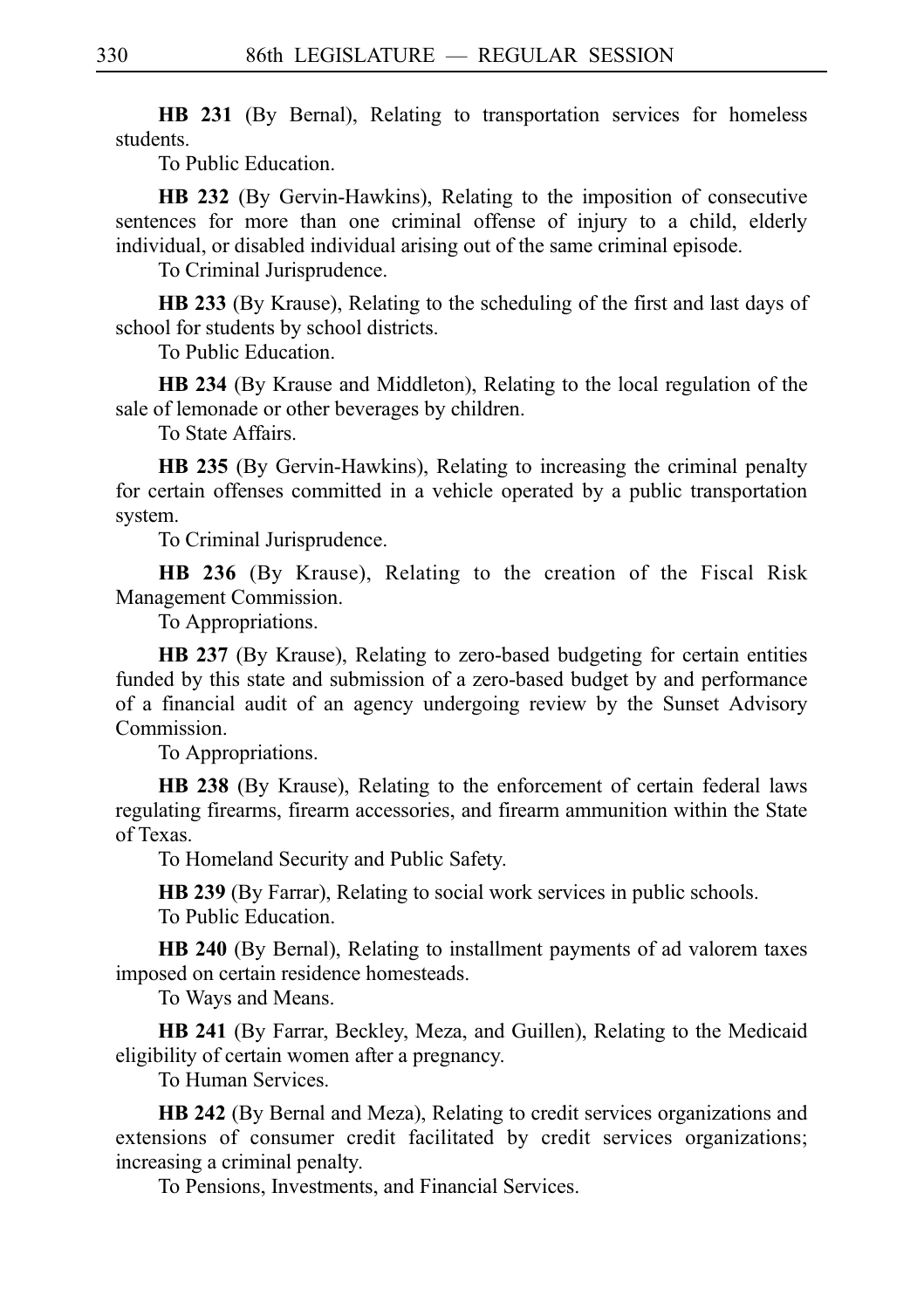**HB 243** (By Farrar), Relating to the promotion of breast-feeding and the prohibition against interference with or restriction of the right to breast-feed; creating a civil action.

To State Affairs.

**HB 244** (By Farrar), Relating to the prohibition of certain discrimination based on sexual orientation or gender identity or expression; providing an administrative penalty; creating a criminal offense.

To State Affairs.

**HB 245** (By Farrar), Relating to a requirement to make certain environmental and water use permit applications available online.

To Environmental Regulation.

**HB 246** (By Farrar and Moody), Relating to abolishing the death penalty. To Criminal Jurisprudence.

**HB 247** (By Farrar), Relating to the provision of information and other services relating to emergency contraception to sexual assault survivors.

To Public Health.

**HB 248** (By Farrar), Relating to the medical accuracy of informational materials given to a woman seeking an abortion.

To Public Health.

**HB 249** (By Farrar), Relating to the waiting period before a physician may perform an abortion.

To Public Health.

**HB 250** (By Farrar), Relating to attorney's fees associated with certain court proceedings for cruelly treated animals; authorizing fees and costs.

To Judiciary and Civil Jurisprudence.

**HB 251** (By Farrar), Relating to the exclusion of certain resources in determining eligibility for the supplemental nutrition assistance program.

To Human Services.

**HB 252** (By Farrar), Relating to increasing awareness of the dangers of exposing children to secondhand smoke.

To Public Health.

**HB 253** (By Farrar), Relating to a strategic plan to address postpartum depression.

To Public Health.

**HB 254** (By Bernal and J.E. Johnson), Relating to the prohibition of certain discrimination based on sexual orientation or gender identity or expression; providing an administrative penalty; creating a criminal offense.

To State Affairs.

**HB 255** (By Blanco), Relating to efforts to encourage full participation in the 2020 federal decennial census by the residents of this state, including the establishment of the Complete Count Commission.

To State Affairs.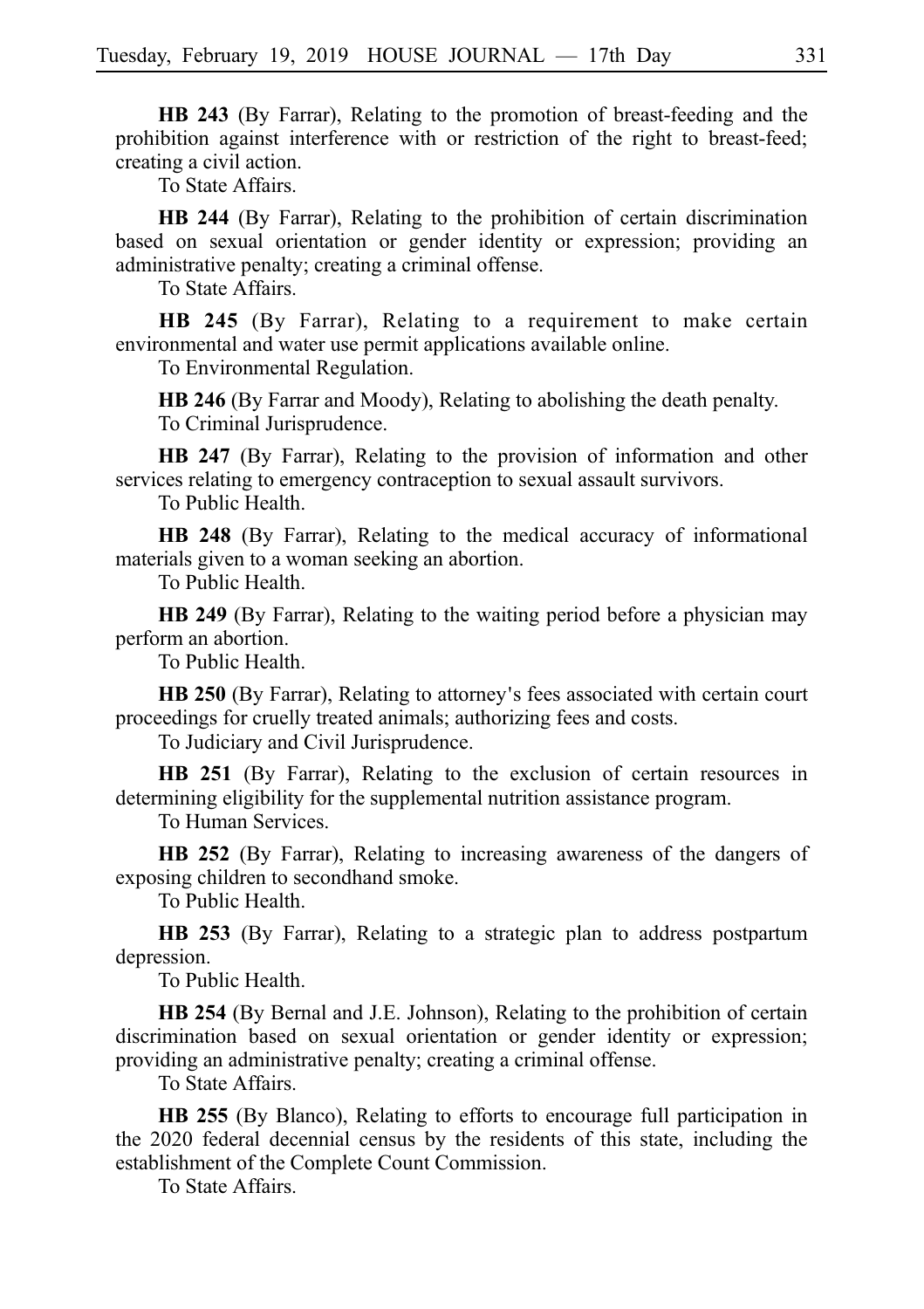**HB 256** (By Moody), Relating to the release on parole of certain inmates convicted of an offense committed when younger than 18 years of age; changing parole eligibility.

To Juvenile Justice and Family Issues.

**HB 257** (By Blanco), Relating to a policy requiring public and private primary and secondary schools and public junior colleges to provide local law enforcement agencies certain information regarding certain individuals authorized to carry a handgun on a campus.

To Homeland Security and Public Safety.

**HB 258** (By Blanco and Guillen), Relating to the abolition of student loan default or breach of a student loan repayment or scholarship contract as a ground for nonrenewal or other disciplinary action in relation to a professional or occupational license.

To Higher Education.

**HB 259** (By E. Thompson), Relating to named driver insurance policies and certain related exclusions.

To Insurance.

**HB 260** (By Blanco), Relating to the creation of a cross-border motor vehicle traffic congestion web portal.

To International Relations and Economic Development.

**HB 261** (By Frank), Relating to the prosecution of the offense of capital murder.

To Criminal Jurisprudence.

**HB 262** (By E. Thompson), Relating to the authority of the governing body of a local authority to operate an automated traffic control system; providing a civil penalty.

To Transportation.

**HB 263** (By E. Thompson), Relating to an exemption from motor vehicle sales and use taxes for certain previously leased motor vehicles.

To Ways and Means.

**HB 264** (By Blanco), Relating to a report by the Department of Public Safety of certain information on border crime and other criminal activity related to border security.

To Homeland Security and Public Safety.

**HB 265** (By Blanco), Relating to the collection and reporting of information from motor vehicle stops made by law enforcement.

To Homeland Security and Public Safety.

**HB 266** (By Bernal), Relating to the definition of sanitary, decent, and safe dwelling for housing developments.

To Urban Affairs.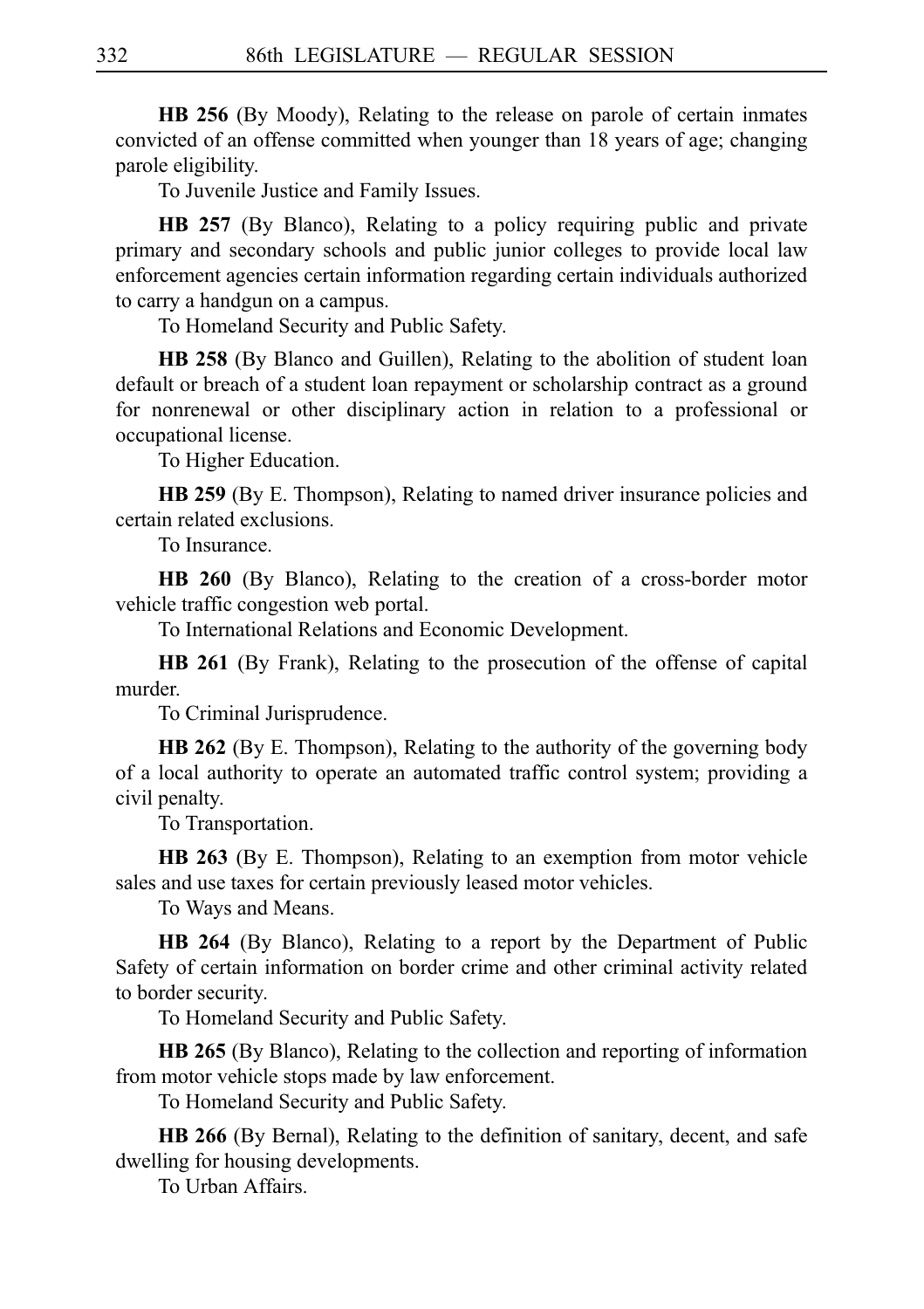**HB 267** (By Bernal), Relating to the attendance calculation for elementary grade levels.

To Public Education.

**HB 268** (By Bernal), Relating to transportation services for homeless students.

To Public Education.

**HB 269** (By Israel), Relating to the operation of a public transit motor bus by certain mass transit entities on an improved shoulder.

To Transportation.

**HB 270** (By Israel), Relating to authority for certain state employees to work flexible hours and to work from home or other authorized alternative work sites.

To State Affairs.

**HB 271** (By Bernal), Relating to student access of career school and college transcripts and certificates of completion of training.

To Higher Education.

**HB 272** (By Bernal), Relating to the calculation of average daily attendance for school districts providing certain full-day prekindergarten programs.

To Public Education.

**HB 273** (By Swanson), Relating to the time for providing a ballot to be voted by mail to a voter.

To Elections.

**HB 274** (By S. Davis and Howard), Relating to the creation of the disaster reinvestment and infrastructure planning revolving fund and the permissible uses of that fund; making an appropriation.

To Appropriations.

**HB 275** (By Miller), Relating to an exemption from ad valorem taxation of the residence homestead of the surviving spouse of a member of the armed services of the United States who is killed or fatally injured in the line of duty.

To Ways and Means.

**HB 276** (By Miller), Relating to a deduction under the franchise tax for certain contracts with the federal government.

To Ways and Means.

**HB 277** (By Oliverson, Button, and Murphy), Relating to a requirement that online admission application forms for public institutions of higher education include a link to certain comparative gainful employment data.

To Higher Education.

**HB 278** (By Oliverson), Relating to the frequency and location of certain meetings required by a prescriptive authority agreement.

To Public Health.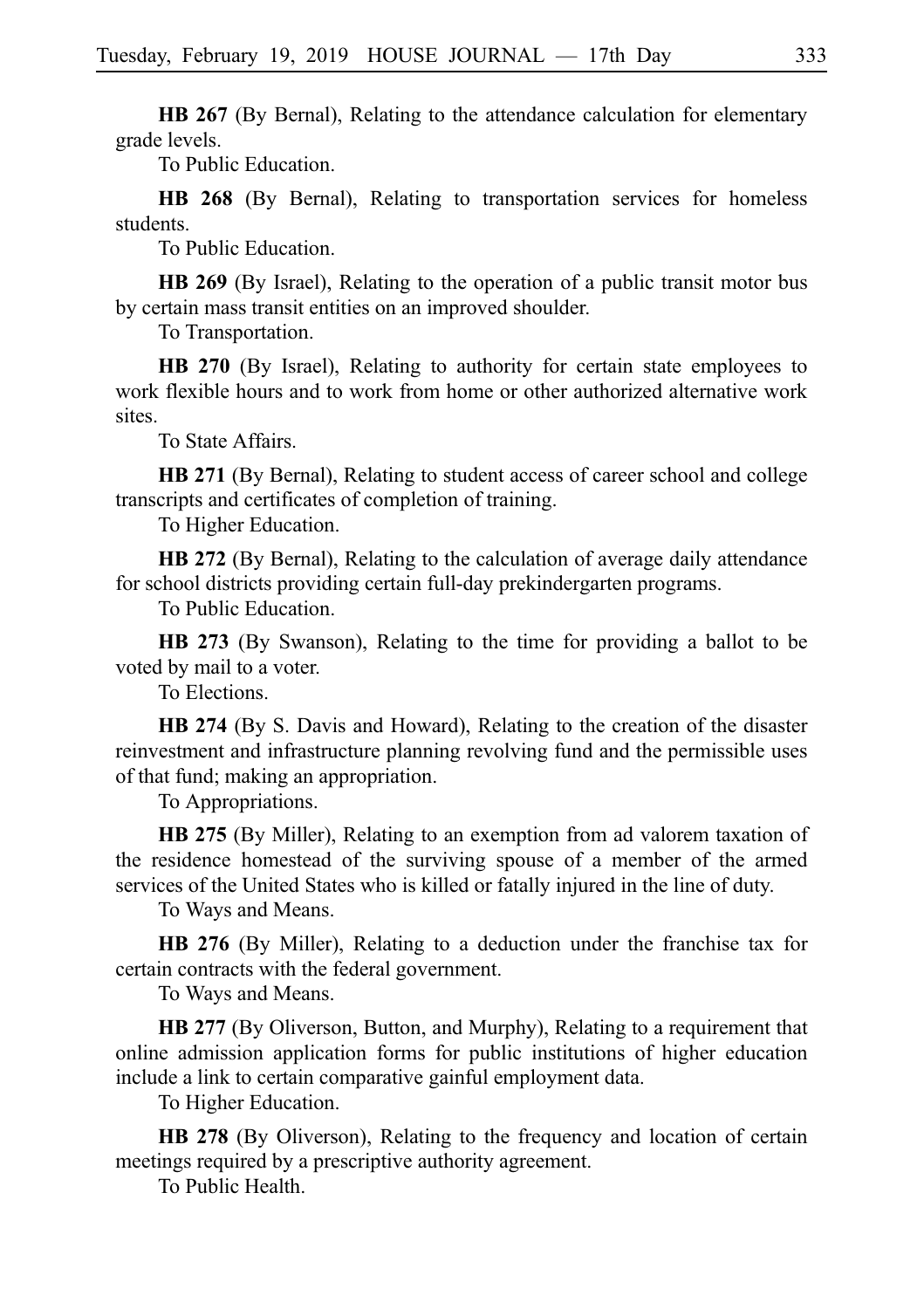**HB 279** (By Craddick), Relating to authorizing the Midland County Hospital District of Midland County, Texas, to impose a sales and use tax.

To Ways and Means.

**HB 280** (By Ortega), Relating to court appointment of a receiver for a property that is in violation of certain municipal ordinances.

To Judiciary and Civil Jurisprudence.

**HB 281** (By Middleton), Relating to the use by a political subdivision of public money for lobbying activities.

To State Affairs.

**HB 282** (By Neave), Relating to education and training for peace officers regarding trauma-informed interviewing of victims of sexual assault or other sex offenses.

To Homeland Security and Public Safety.

**HB 283** (By Perez), Relating to a disclosure regarding flood coverage under a commercial or residential property insurance policy.

To Insurance.

**HB 284** (By Perez), Relating to disclosure requirements of certain facilities that provide care for persons with Alzheimer's disease and related disorders.

To Human Services.

**HB 285** (By Springer), Relating to work requirements and employment and training services for certain persons receiving benefits under the supplemental nutrition assistance program.

To Human Services.

**HB 286** (By E. Thompson), Relating to promotion of the use of recyclable materials as feedstock for manufacturing.

To Environmental Regulation.

**HB 287** (By S. Thompson), Relating to unlawful employment practices regarding discrimination in payment of compensation.

To International Relations and Economic Development.

**HB 288** (By S. Thompson), Relating to the personal needs allowance for certain Medicaid recipients who are residents of long-term care facilities.

To Human Services.

**HB 289** (By S. Thompson), Relating to the criminal penalty for possession of certain small amounts of controlled substances in Penalty Group 1.

To Criminal Jurisprudence.

**HB 290** (By S. Thompson), Relating to the minimum wage.

To International Relations and Economic Development.

**HB 291** (By Springer), Relating to the authority of a political subdivision to issue a building construction permit or final certificate of occupancy for a building or facility required to meet certain accessibility standards; providing an administrative penalty.

To Business and Industry.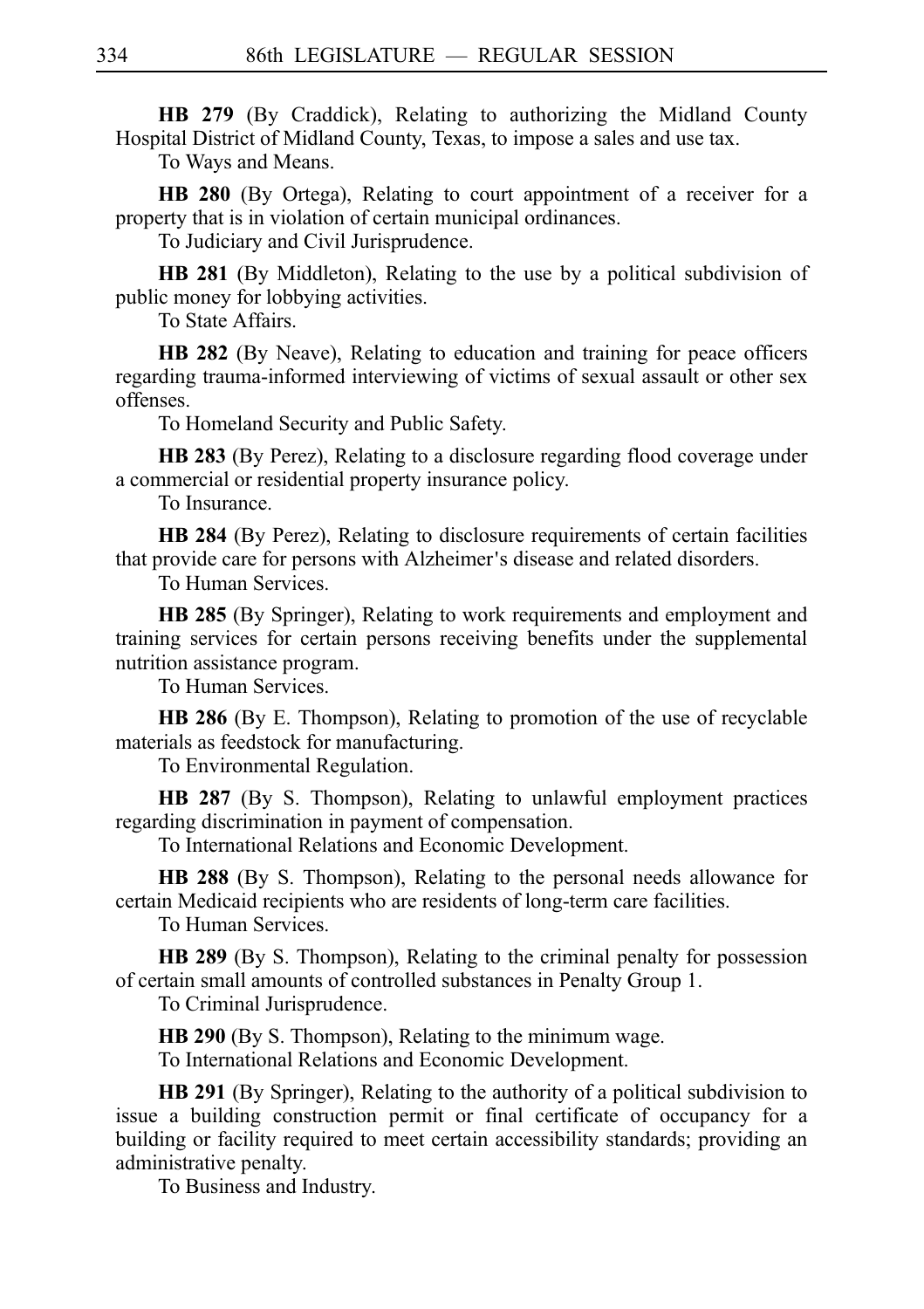**HB 292** (By S. Thompson), Relating to inclusion of instruction on the trafficking of persons in the basic training curriculum for peace officers.

To Homeland Security and Public Safety.

**HB 293** (By K. King), Relating to investment training requirements for school district and municipal financial officers.

To Pensions, Investments, and Financial Services.

**HB 294** (By K. King), Relating to a petition filed for a place on the ballot for the board of directors of the Muleshoe Area Hospital District.

To County Affairs.

**HB 295** (By Cain), Relating to designating March 29 as Vietnam Veterans Day.

To Defense and Veterans' Affairs.

**HB 296** (By Perez and Guillen), Relating to notice of bill payment assistance programs for certain electric customers.

To State Affairs.

**HB 297** (By Murr), Relating to the elimination of certain property taxes for school district maintenance and operations and the provision of public education funding by increasing the rates of certain state taxes.

To Ways and Means.

**HB 298** (By Murr), Relating to the procedure by which a state agency may issue an opinion that a watercourse is navigable.

To Natural Resources.

**HB 299** (By Murr), Relating to the punishment of certain controlled substance offenses committed in a drug-free zone; increasing criminal penalties.

To Criminal Jurisprudence.

**HB 300** (By Murr), Relating to inquest summary reports certified by justices of the peace.

To Criminal Jurisprudence.

**HB 301** (By Murr), Relating to fees collected by a justice court; increasing a fee.

To Judiciary and Civil Jurisprudence.

**HB 302** (By Paul), Relating to the carrying, storage, or possession of a firearm or firearm ammunition by certain persons on certain residential or commercial property.

To Homeland Security and Public Safety.

**HB 303** (By Paul), Relating to entities eligible to authorize the creation of a spaceport development corporation.

To International Relations and Economic Development.

**HB 304** (By Paul), Relating to the governance and operation of municipal management districts.

To Urban Affairs.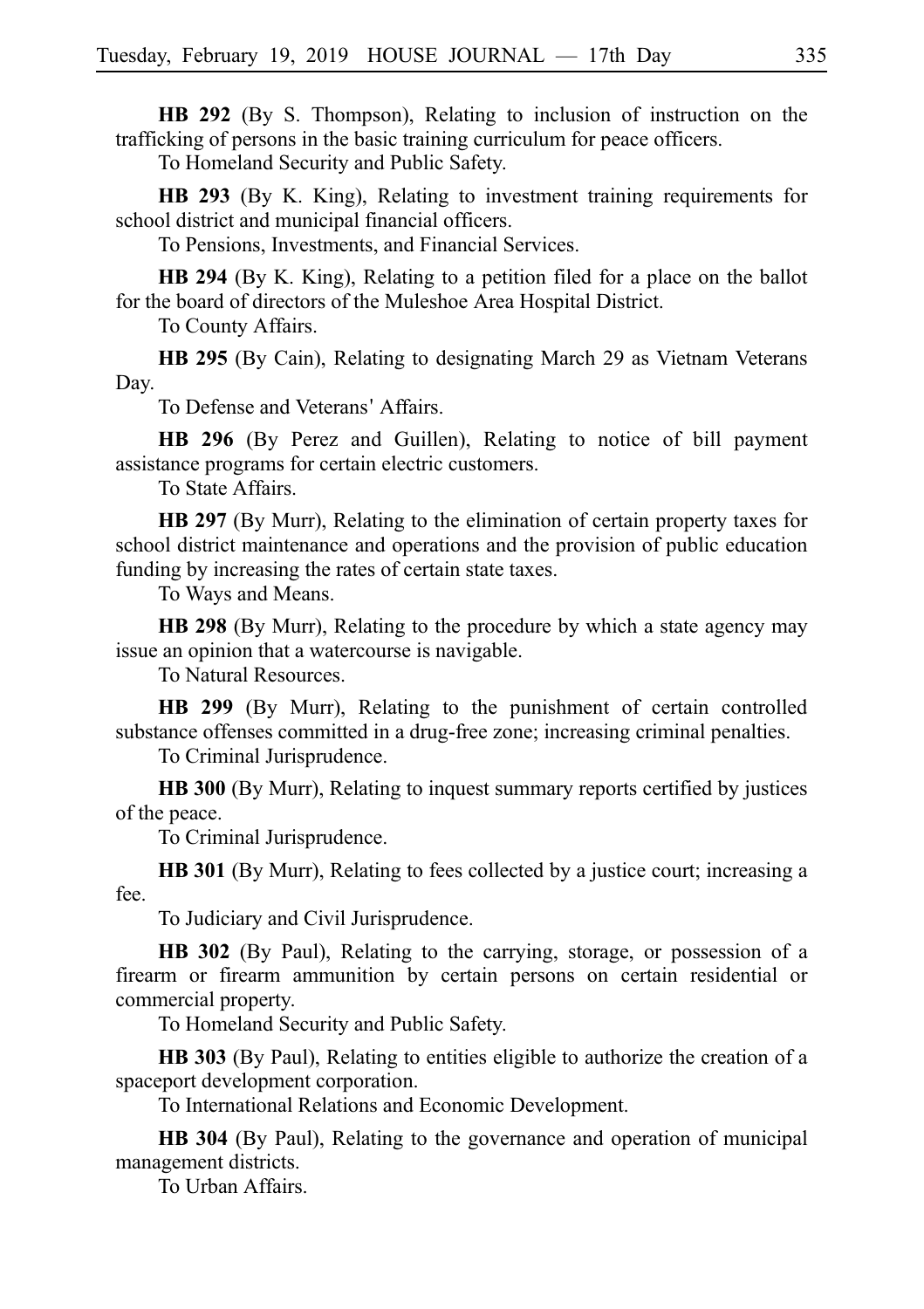**HB 305** (By Paul), Relating to the requirement that a state agency or political subdivision with authority to impose a tax post certain information on an Internet website.

To State Affairs.

**HB 306** (By Herrero), Relating to the creation of an open burn pit registry for certain service members and veterans.

To Defense and Veterans' Affairs.

**HB 307** (By Flynn), Relating to the posting of the Ten Commandments in public school classrooms.

To Public Education.

**HB 308** (By Bernal), Relating to the appointment and training of volunteer deputy registrars.

To Elections.

**HB 309** (By Moody), Relating to the creation of the criminal offense of indecent assault, to judicial protection for victims of that offense, and to certain criminal acts committed in relation to that offense.

To Criminal Jurisprudence.

**HB 310** (By Flynn), Relating to the designation of a portion of Farm-to-Market Road 1570 in Hunt County as the John L. Horn Parkway.

To Transportation.

**HB 311** (By Howard), Relating to a sales and use tax exemption for certain feminine hygiene products.

To Ways and Means.

**HB 312** (By Howard), Relating to the reapportionment of state legislative, congressional, and judicial districts and the creation, function, and duties of the Texas Redistricting Commission.

To Redistricting.

**HB 313** (By Howard), Relating to a sales and use tax exemption for child and adult diapers.

To Ways and Means.

**HB 314** (By Howard), Relating to use of compensatory education allotment funding to provide assistance to students at risk of dropping out of school who are pregnant or who are parents and to reporting through the Public Education Information Management System.

To Public Education.

**HB 315** (By Howard), Relating to a sales and use tax exemption for condoms.

To Ways and Means.

**HB 316** (By Howard), Relating to a public awareness campaign on firearm safety and suicide prevention.

To Homeland Security and Public Safety.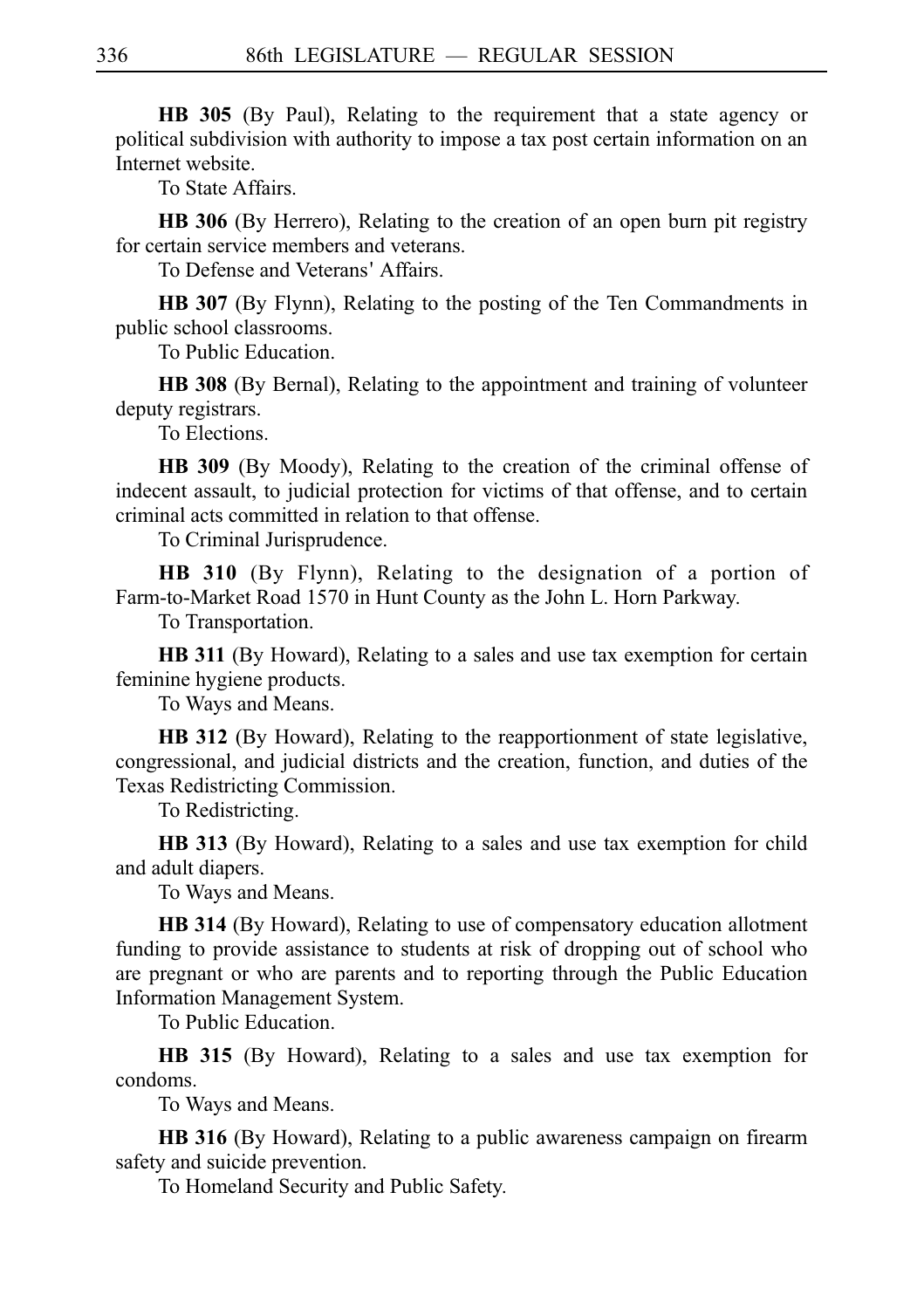**HB 317** (By Raymond), Relating to the use of clinical decision support software and laboratory benefits management programs by physicians and health care providers in connection with provision of clinical laboratory services to certain managed care plan enrollees.

To Insurance.

**HB 318** (By Howard), Relating to the Internet broadcast of certain open meetings.

To State Affairs.

**HB 319** (By K. King), Relating to the creation of a grant program to assist fire departments and volunteer fire departments with the purchase of certain equipment and machines.

To Urban Affairs.

**HB 320** (By K. King), Relating to the drug testing of certain persons seeking benefits under the Temporary Assistance for Needy Families (TANF) program.

To Human Services.

**HB 321** (By M. González), Relating to the registration and regulation of health clubs.

To Business and Industry.

**HB 322** (By Geren), Relating to the establishment of a limitation on the total amount of ad valorem taxes that taxing units may impose on the residence homesteads of individuals who are disabled or elderly and their surviving spouses.

To Ways and Means.

**HB 323** (By J.D. Johnson), Relating to an exemption for a foster child from the payment of a fee for the issuance of a personal identification certificate.

To Human Services.

**HB 324** (By Murr), Relating to the prosecution of the criminal offense of improper relationship between educator and student.

To Criminal Jurisprudence.

**HB 325** (By Ortega), Relating to early voting by mail by any qualified voter. To Elections.

**HB 326** (By Ortega), Relating to a strategic plan by the secretary of state to increase voter turnout.

To Elections.

**HB 327** (By Ortega), Relating to the establishment of a public law school in El Paso County.

To Higher Education.

**HB 328** (By Ortega), Relating to authorization for a county or municipality to establish a local minimum wage.

To State Affairs.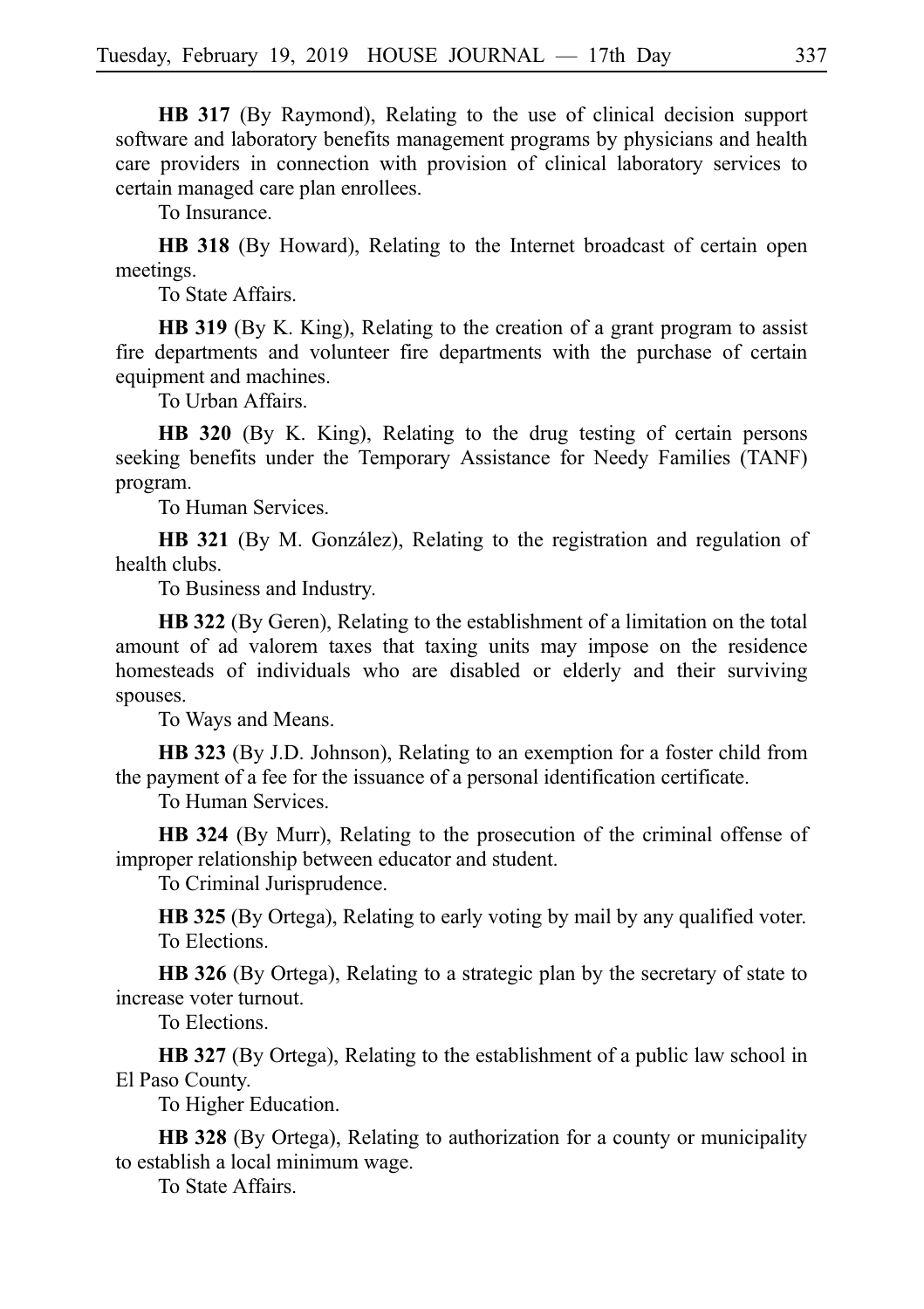**HB 329** (By Nevárez), Relating to concurrent state and federal jurisdiction over units of the national park system in this state.

To Culture, Recreation, and Tourism.

**HB 330** (By VanDeaver and Guillen), Relating to excluding certain students from the computation of dropout and completion rates for purposes of public school accountability.

To Public Education.

**HB 331** (By VanDeaver), Relating to the application of the open meetings law to the medical advisory board.

To Public Health.

**HB 332** (By Nevárez), Relating to the eligibility of a retired or former judge for assignment in certain proceedings.

To Judiciary and Civil Jurisprudence.

**HB 333** (By Nevárez), Relating to the creation of the Middle Rio Grande Regional Mobility Authority; authorizing a fee.

To Transportation.

**HB 334** (By Nevárez), Relating to the classification of exotic and nongame animals.

To Culture, Recreation, and Tourism.

**HB 335** (By Dutton), Relating to the penalties for possession of one ounce or less of marihuana and eligibility for placement on community supervision or on deferred adjudication community supervision for that offense.

To Criminal Jurisprudence.

**HB 336** (By Dutton), Relating to abolishing the death penalty.

To Criminal Jurisprudence.

**HB 337** (By Larson), Relating to the use of emergency engine cutoff switches on motorboats.

To Culture, Recreation, and Tourism.

**HB 338** (By Shine), Relating to the designation of a portion of Interstate Highway 35 as the Trooper Tom Nipper Memorial Highway.

To Transportation.

**HB 339** (By Murr), Relating to the placement of speed limit signs at the end of construction or maintenance work zones.

To Transportation.

**HB 340** (By Cortez), Relating to a minimum school recess period for certain public school students.

To Public Education.

**HB 341** (By Cortez), Relating to funding for public school career and technology programs.

To Public Education.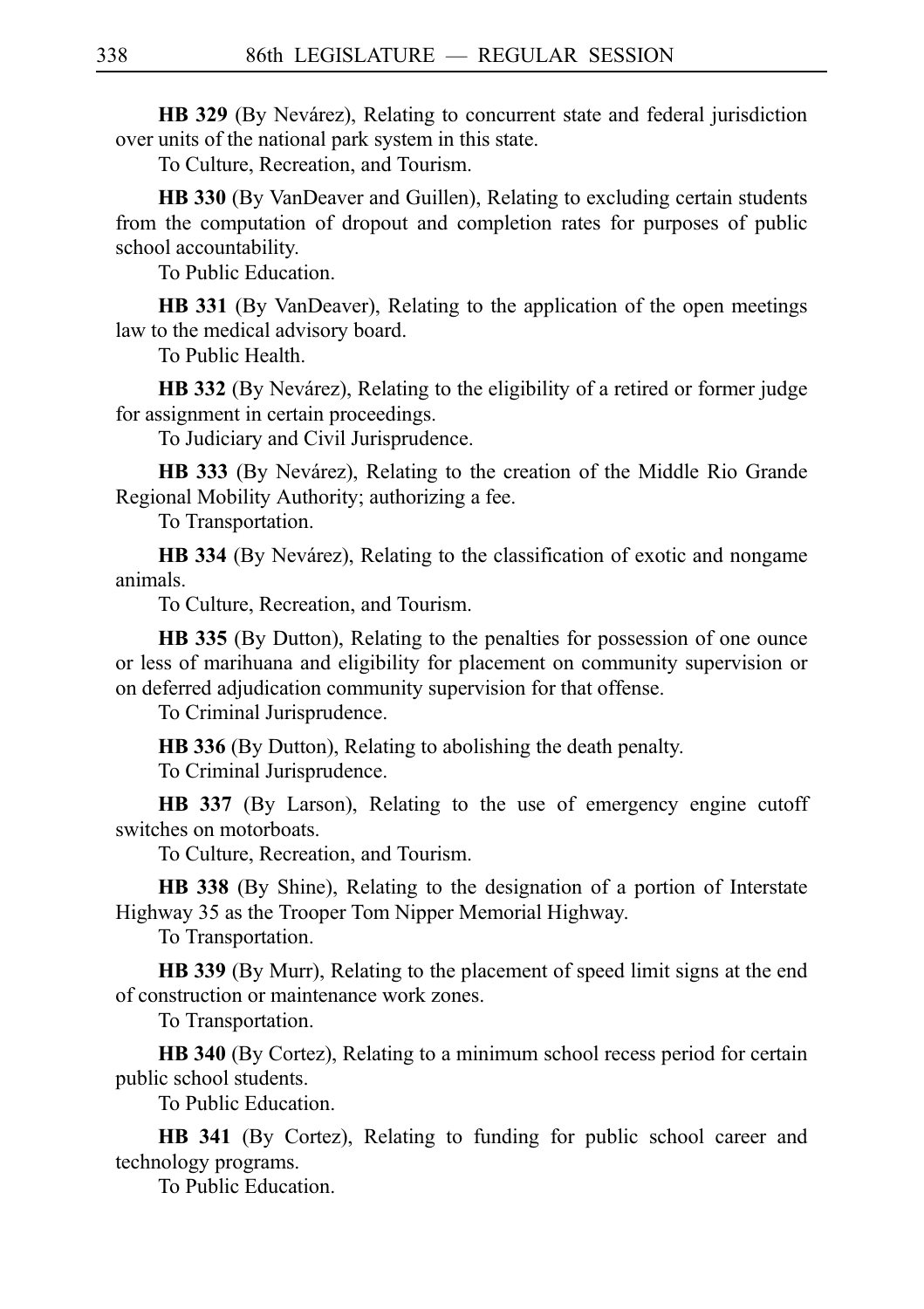**HB 342** (By Cortez), Relating to the period of continuous eligibility for the medical assistance program.

To Human Services.

**HB 343** (By Nevárez), Relating to the annual state salary supplement for certain county judges.

To County Affairs.

**HB 344** (By Dutton), Relating to the age of criminal responsibility and to certain substantive and procedural matters related to that age.

To Juvenile Justice and Family Issues.

**HB 345** (By Holland), Relating to the automatic issuance of a personal identification certificate to a person 60 years of age or older whose driver's license has been surrendered or revoked.

To Homeland Security and Public Safety.

**HB 346** (By Holland), Relating to the regulation of bow fishing. To Culture, Recreation, and Tourism.

**HB 347** (By P. King, Huberty, C. Bell, Canales, and Larson), Relating to eliminating distinctions in the application of consent annexation requirements.

To Land and Resource Management.

**HB 348** (By Nevárez and Guillen), Relating to a salary bonus for a public school teacher who completes certain autism training.

To Public Education.

**HB 349** (By Blanco), Relating to the prosecution of the criminal offense of the possession, manufacture, transport, repair, or sale of certain parts designed to increase the rate of fire of a semiautomatic rifle.

To Criminal Jurisprudence.

**HB 350** (By Blanco), Relating to the composition of the cybersecurity council.

To State Affairs.

**HB 351** (By Blanco), Relating to emergency management for cyber attacks against this state.

To State Affairs.

**HB 352** (By Blanco), Relating to warrants issued to obtain cell site information through the use of a cell site simulator device and to public access to certain information relating to investigatory equipment; creating a criminal offense.

To Criminal Jurisprudence.

**HB 353** (By Blanco), Relating to law enforcement access to cell site information stored by certain entities providing wireless service to a wireless communications device.

To Criminal Jurisprudence.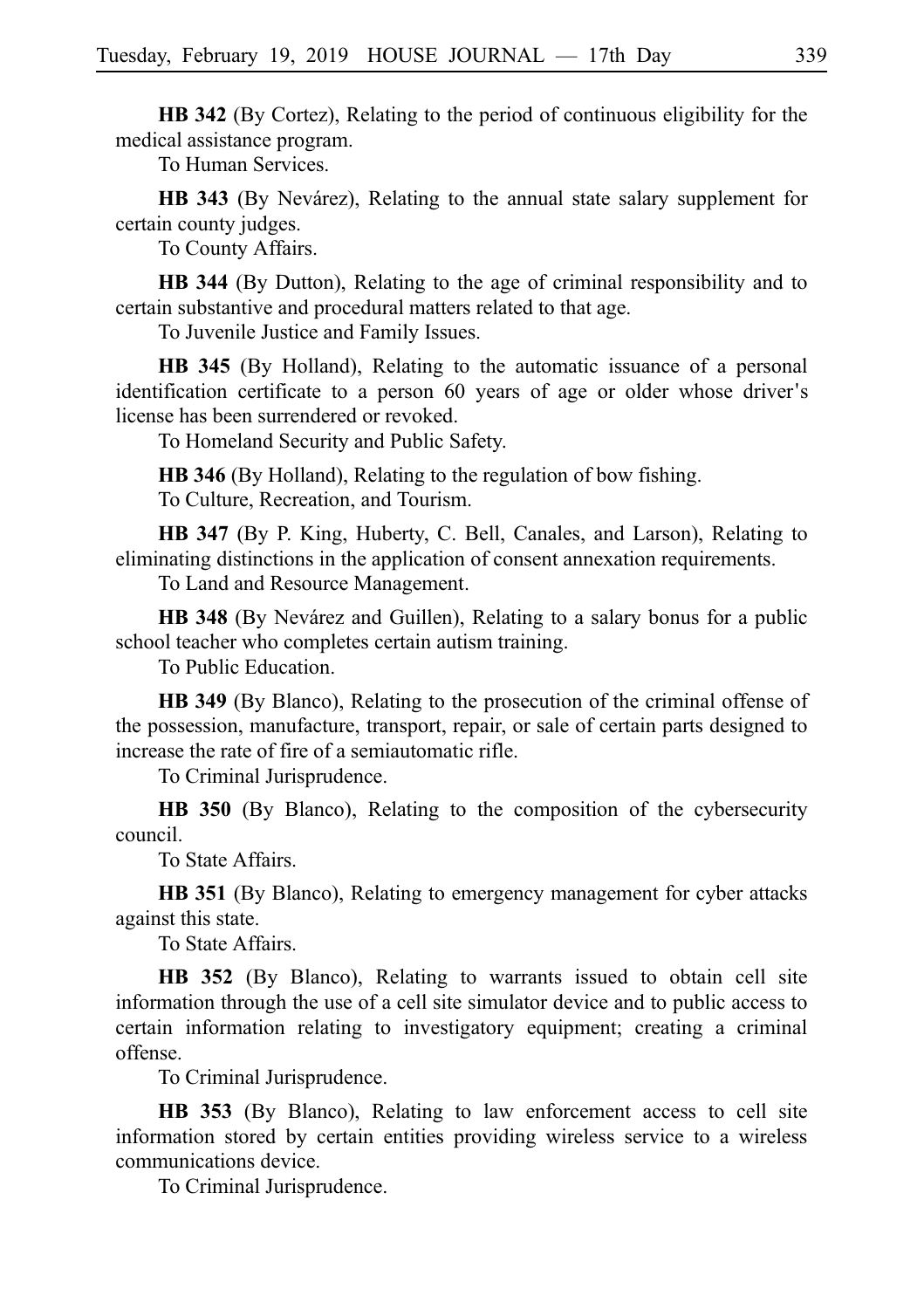**HB 354** (By Herrero), Relating to exemption of certain firefighters and police officers from jury service.

To Judiciary and Civil Jurisprudence.

**HB 355** (By Lang), Relating to junior college district territory annexation and program approval in certain counties.

To Higher Education.

**HB 356** (By Lang), Relating to the repeal of a statute allowing the county attorney or commissioners court of Brown County to accept gifts or grants to finance or assist the operation of the office of county attorney.

To County Affairs.

**HB 357** (By Stickland, Biedermann, Middleton, Lang, and White), Relating to the carrying of a firearm by a person who is not otherwise prohibited from possessing the firearm and to criminal offenses otherwise related to the carrying of a firearm; creating criminal offenses.

To Homeland Security and Public Safety.

**HB 358** (By Lang), Relating to holding elections on uniform election dates. To Elections.

**HB 359** (By Moody), Relating to the employment of certain peace officers, detention officers, county jailers, or firefighters who are injured in the course and scope of duty.

To Business and Industry.

**HB 360** (By Murphy), Relating to the extension of the expiration date of the Property Redevelopment and Tax Abatement Act.

To Ways and Means.

**HB 361** (By Israel), Relating to electronic voter registration.

To Elections.

**HB 362** (By Israel), Relating to the creation of a fund to assist local governments with the acquisition of voting system equipment.

To Elections.

**HB 363** (By J.D. Johnson and Allen), Relating to the creation of the office of independent oversight ombudsman for the Texas Department of Criminal Justice.

To Corrections.

**HB 364** (By Tinderholt), Relating to the creation of a central database containing information about defendants required to have an ignition interlock device installed on a motor vehicle and submission of information to and access to information in that database.

To Homeland Security and Public Safety.

**HB 365** (By Cain), Relating to holding elections on uniform election dates. To Elections.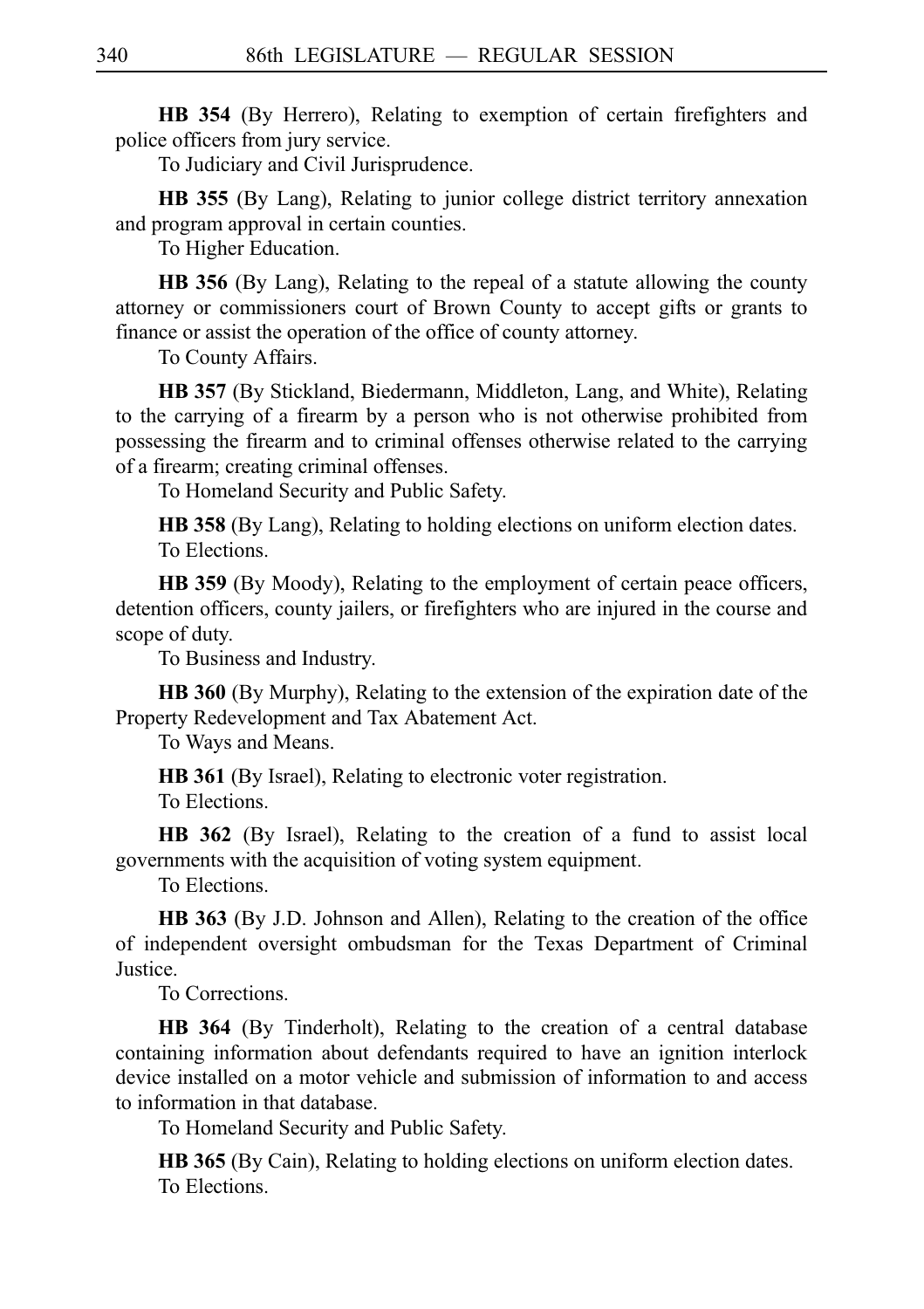**HB 366** (By M. González), Relating to healthy relationships education in public schools.

To Public Education.

**HB 367** (By Cain), Relating to tuition and fee bills or billing statements provided to students by public institutions of higher education.

To Higher Education.

**HB 368** (By Cain), Relating to the use of legislatively produced audio or visual materials in political advertising.

To House Administration.

**HB 369** (By Cain), Relating to jurisdiction in a suit for adoption of a child and the mandatory transfer of certain suits affecting the parent-child relationship to the court in which a suit for adoption is pending.

To Juvenile Justice and Family Issues.

**HB 370** (By Cain), Relating to recovery of attorney's fees in certain civil cases.

To Judiciary and Civil Jurisprudence.

**HB 371** (By Allen), Relating to the prosecution of and penalties for possession of one ounce or less of marihuana.

To Criminal Jurisprudence.

**HB 372** (By Allen), Relating to the punishment for the offense of driving while license invalid.

To Homeland Security and Public Safety.

**HB 373** (By Allen), Relating to conditions of community supervision prohibiting contact with certain persons.

To Corrections.

**HB 374** (By Allen), Relating to a community supervision and corrections department policy regarding supervision officer meetings and visits.

To Corrections.

**HB 375** (By Hinojosa), Relating to the designation of polling place locations on the campuses of certain institutions of higher education.

To Elections.

**HB 376** (By K. King), Relating to a deer breeding facility affected by chronic wasting disease.

To Culture, Recreation, and Tourism.

**HB 377** (By Lang), Relating to requiring a voter to be affiliated with a political party to vote in that party's primary election or otherwise participate in that party's affairs; creating a criminal offense.

To Elections.

**HB 378** (By Lang and Hefner), Relating to the verification of citizenship of an applicant for voter registration.

To Elections.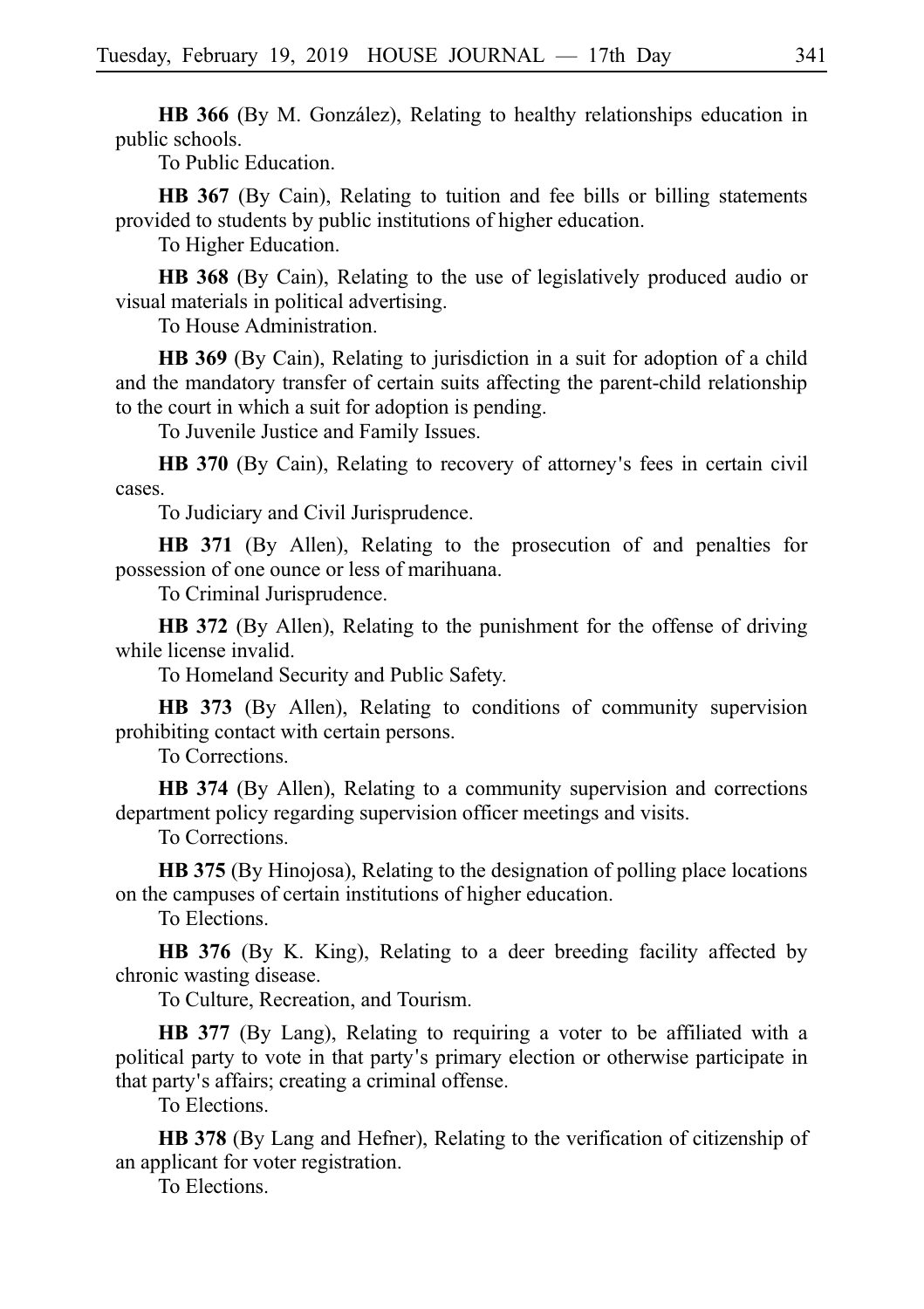**HB 379** (By Lozano), Relating to the prosecution of organized criminal activity involving a controlled substance or dangerous drug.

To Criminal Jurisprudence.

**HB 380** (By Geren), Relating to the authority of a district court to hear and determine certain ad valorem tax appeals.

To Ways and Means.

**HB 381** (By Holland), Relating to eligibility for the Texas Peace Officers' Memorial Monument.

To Culture, Recreation, and Tourism.

**HB 382** (By Ortega), Relating to the authority to establish a customer assistance program for certain municipally owned utilities.

To State Affairs.

**HB 383** (By Bohac), Relating to the limitation on increases in the appraised value of a residence homestead for ad valorem taxation.

To Ways and Means.

**HB 384** (By Bohac), Relating to an exemption from ad valorem taxation of the total appraised value of the residence homesteads of certain elderly persons and their surviving spouses.

To Ways and Means.

**HB 385** (By Bohac), Relating to a sales tax exemption for certain items sold during a limited period.

To Ways and Means.

**HB 386** (By Burns), Relating to the authority of a justice of the peace to issue a search warrant to collect a blood specimen from a person arrested for certain intoxication criminal offenses.

To Criminal Jurisprudence.

**HB 387** (By Cortez), Relating to submission of reports by an advanced practice registered nurse under the workers 'compensation system.

To Business and Industry.

**HB 388** (By Murphy), Relating to the exemption from ad valorem taxation of real property leased to and used by certain schools.

To Ways and Means.

**HB 389** (By Bailes), Relating to the regulation of game rooms in certain counties.

To Licensing and Administrative Procedures.

**HB 390** (By Blanco), Relating to defense economic readjustment zones. To International Relations and Economic Development.

**HB 391** (By Blanco), Relating to student access to public school instructional materials and technology.

To Public Education.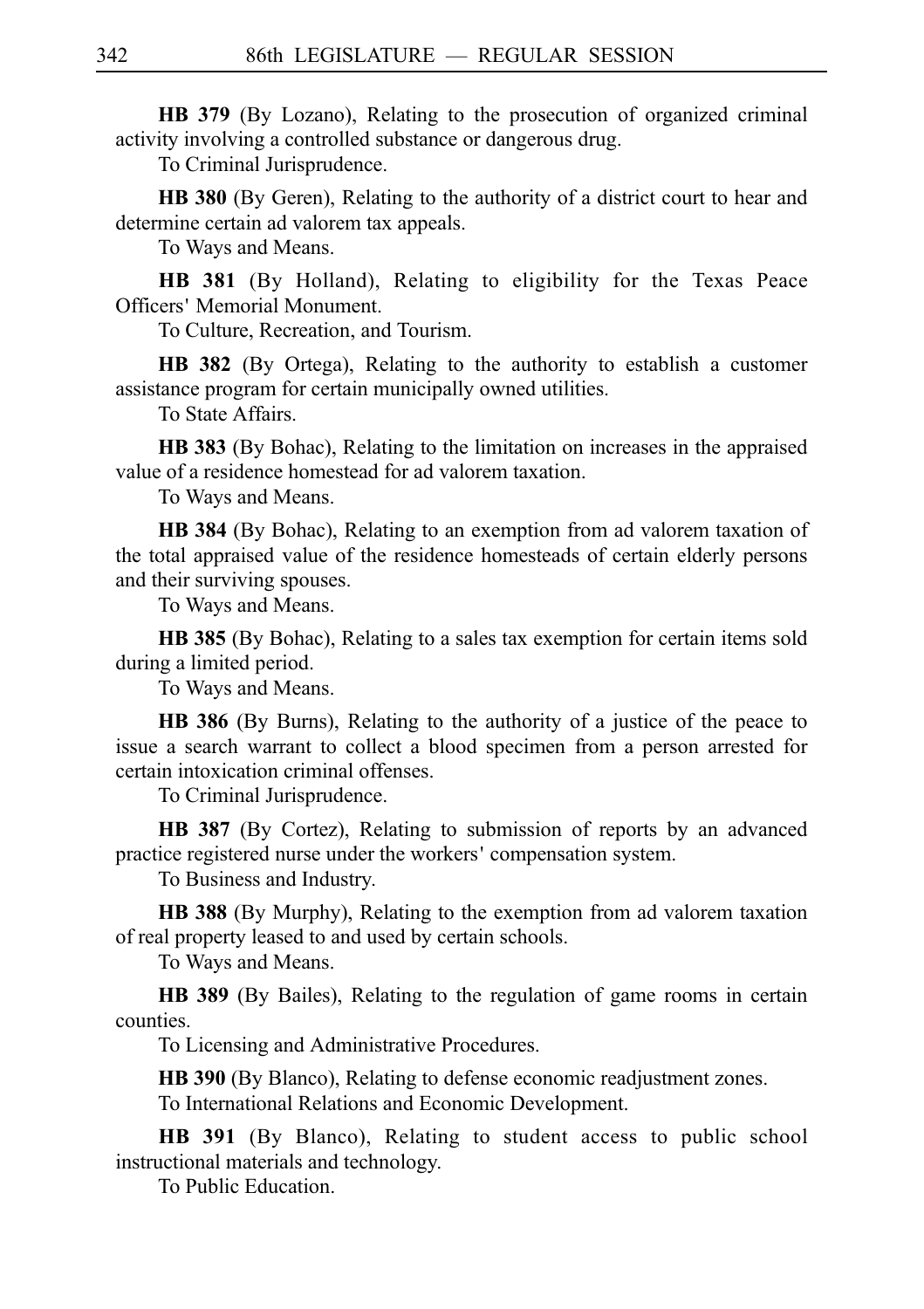**HB 392** (By Blanco), Relating to long-term care insurance for state employees.

To Pensions, Investments, and Financial Services.

**HB 393** (By Blanco), Relating to certain unlawful employment practices regarding compensation.

To International Relations and Economic Development.

**HB 394** (By Minjarez and Farrar), Relating to the duties of a hearing officer following a Health and Human Services Commission fair hearing regarding the denial of certain services.

To Human Services.

**HB 395** (By Gervin-Hawkins), Relating to the issuance of a citation for a criminal trespass offense punishable as a Class B misdemeanor.

To Criminal Jurisprudence.

**HB 396** (By VanDeaver), Relating to acceptable uses of the instructional materials and technology fund and the instructional materials and technology allotment.

To Public Education.

**HB 397** (By VanDeaver), Relating to acceptable uses by a school district of the instructional materials and technology allotment.

To Public Education.

**HB 398** (By Hernandez), Relating to a cost-of-living increase applicable to benefits paid by the Teacher Retirement System of Texas.

To Pensions, Investments, and Financial Services.

**HB 399** (By Hernandez), Relating to the period during which an employee may file a claim for unpaid wages with the Texas Workforce Commission.

To International Relations and Economic Development.

**HB 400** (By Tinderholt), Relating to the security of the electric grid. To State Affairs.

**HR 16** (By P. King), Affirming the historical connection of the Jewish people to Jerusalem and condemning efforts of UNESCO to deny Judaism s' historical, religious, and cultural ties to Jerusalem.

To Culture, Recreation, and Tourism.

**HR 23** (By Miller), Expressing support for the strengthening of our partnership with Taiwan and for the expansion of Taiwan's role on the global stage.

To International Relations and Economic Development.

**HR 24** (By Oliverson), Recognizing November 7, 2019, as Victims of Communism Memorial Day.

To State Affairs.